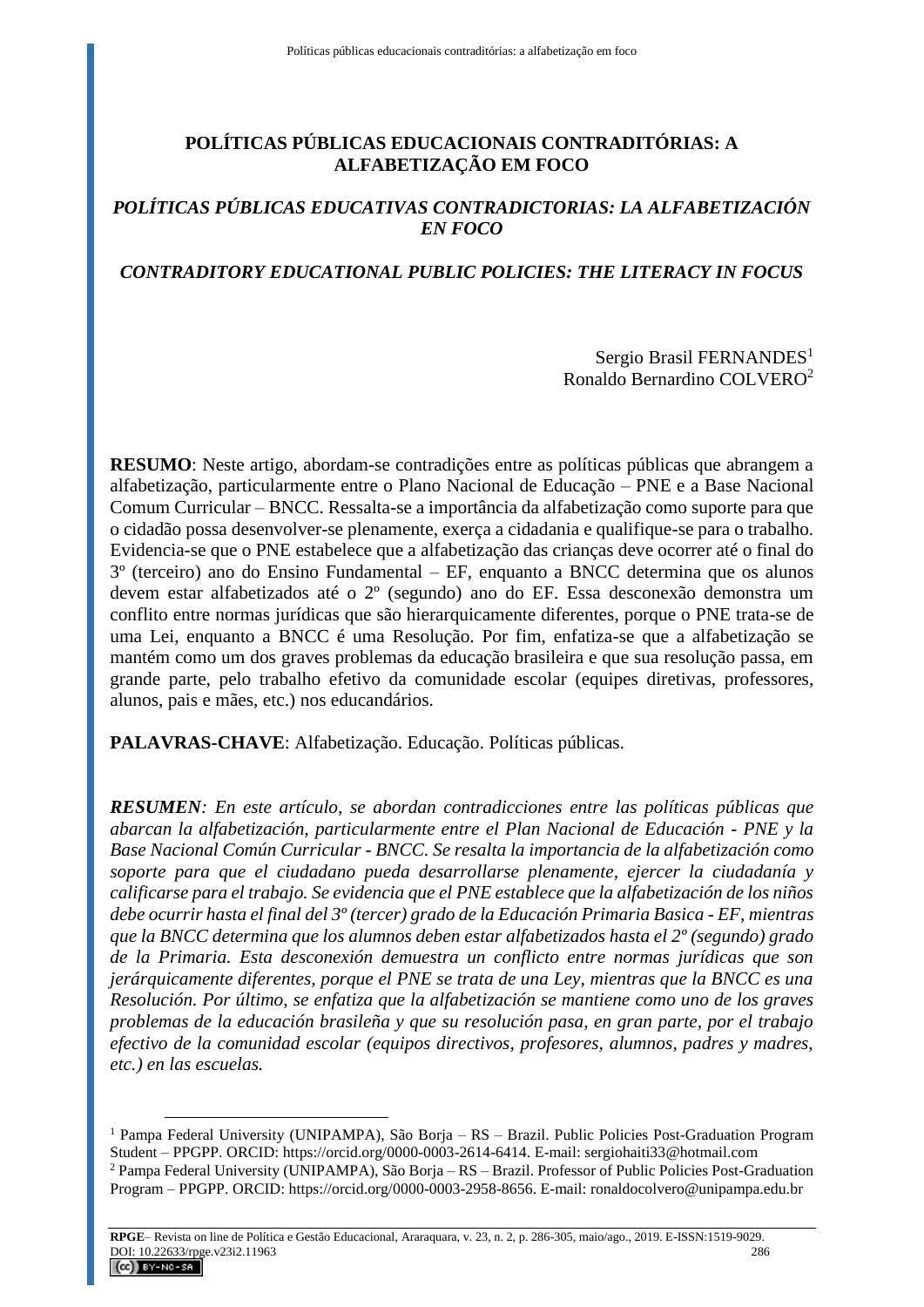### *PALABRAS CLAVE: Alfabetización. Educación. Políticas públicas.*

*ABSTRACT: In this article, contradictions between public policies that cover literacy, particularly between the National Education Plan – PNE and the National Curricular Common Base – BNCC are address. It is emphasizing the importance of the literacy as a support so that the citizen can fully develop, exercise citizenship and qualify for work. It is evident that the PNE establishes that the children's literacy must occur by the end of the 3rd year of Elementary School – EF, while the BNCC determines that students must be literate by the 2nd year of the EF. This disconnection demonstrates a conflict between legal norms that are hierarchically different, because the PNE is a Law, while the BNCC is a Resolution. Finally, it is emphasized that literacy continues as one of the serious problems of Brazilian education and that its resolution passes, in large part, by the effective work of the school community (management teams, teachers, students, fathers and mothers, etc.) in the schools.*

*KEYWORDS: Literacy. Education. Public policy.*

#### **Introduction**

 $\overline{a}$ 

In Brazil, literacy - inserted in the great scope of one of the most expensive social goods in a modern society that is education - has been a recurring theme in government plans and constantly present in the public policy agenda, since for several decades not all children could be literate, even though universal access to elementary education (EF), particularly in the initial grades.

Studies such as those by Frangella (2016) and Perovano and Costa (2017) show that despite the implementation of several public education policies aimed at literacy and the apparent state effort to achieve them successfully, the results show unsatisfactory evolution, in great part because of inadequate and/or contradictory articulations of these policies.

Specifically, with regard to children's literacy, considering the relevance of this process, the state<sup>3</sup> inserted in the National Plan of Education (PNE<sup>4</sup>) a literacy target, namely: "Goal 5: to teach all children by the end of the 3rd (third) year of elementary school, at maximum." (BRASIL, 2014, p. 3).

As a strategy to contribute to this goal, the National Pact for Literacy in the Right Age – PNAIC (Portuguese initials) was established, which according to the Ministry of Education - MEC, "[...] is a formal commitment assumed by the federal governments , the Federal District,

<sup>&</sup>lt;sup>3</sup> A form of social organization that uses coercive elements to regulate life in society in a given territory (WEBER, 2004).

<sup>4</sup> State public policy, focused on education in Brazil, which sets goals to be achieved during the decade 2014-2024.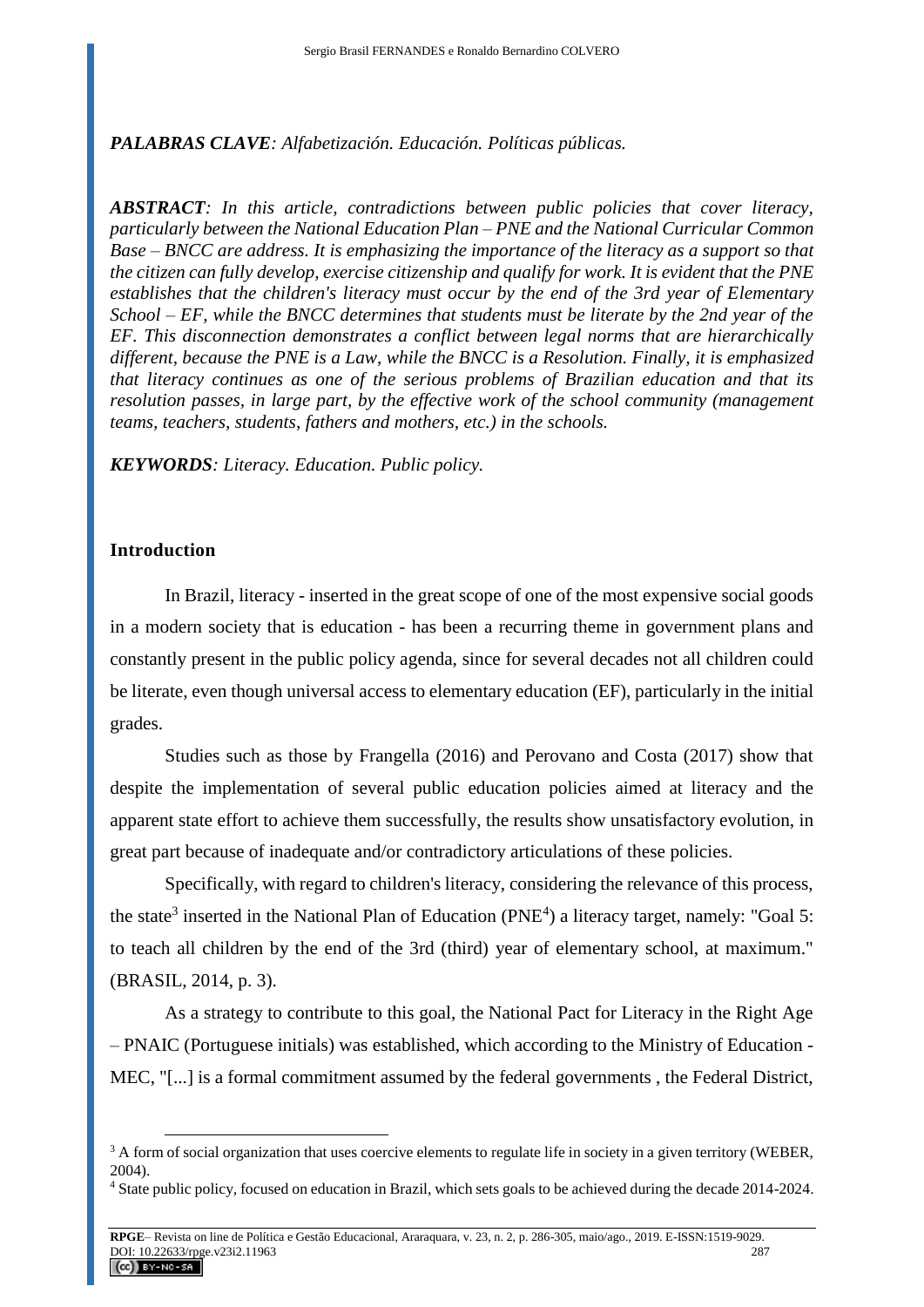the states and municipalities to ensure that all children are literate until the age of eight, at the end of the 3rd year of elementary school." (BRASIL, 2017c).

It is observed that there is coherence between what establishes the PNE and the PNAIC, as far as literacy is concerned. This is what, of course, is expected of a policy that emerges as a strategy - the PNAIC - to reach a goal established by another major policy - PNE.

However, by imposition of PNE, the National Curricular Joint Base – BNCC (Portuguese initials) approved by the National Education Council – CNE (Portuguese initials) was implemented by MEC, bringing some changes that were considered polemical, among others: literacy up to the second year of elementary school - EF.

In this context of changes in the direction of education, it should be pointed out that the BNCC defined that literacy must take place up to the second year of the EF, and is therefore in disagreement with what is predicted by the PNE. In addition, disregards what experts in the fields of linguistics, neuropediatric, pedagogy and psychopedagogy claim in relation to the ideal or suitable age to insert the children in a literacy context, that is, from the age of six. This suggests that it may be a very short time between inserting the child into a literacy context (from the age of six) and becoming literate (at the age of seven), as each child develops their learning in an individualized way.

This polemic and controversial reality, although "thorny", is the one that is intended to be addressed in this article. Therefore, from this introduction, it is understood that there is a need to emphasize the importance of literacy, as well as the public policies that involve it, particularly those that are contradictory, and, finally, to present the final considerations of this article.

### **The relevance of literacy**

Living in a society requires a number of factors to be taken care of and a large part of them are governed by state action. There is an immense list of aspects necessary for this social interaction to take place in an organized and healthy way. Among these needs are the social assets of which education is emphasized, which is a social right provided for in Article 6 of Federal Constitution (CF - Portuguese initials)/1988 (BRASIL, 2016). In addition, it should be emphasized that Article 205 of CF/1988 provides that: "Education, the right of all and the duty of the state and the family, shall be promoted and encouraged with the collaboration of society,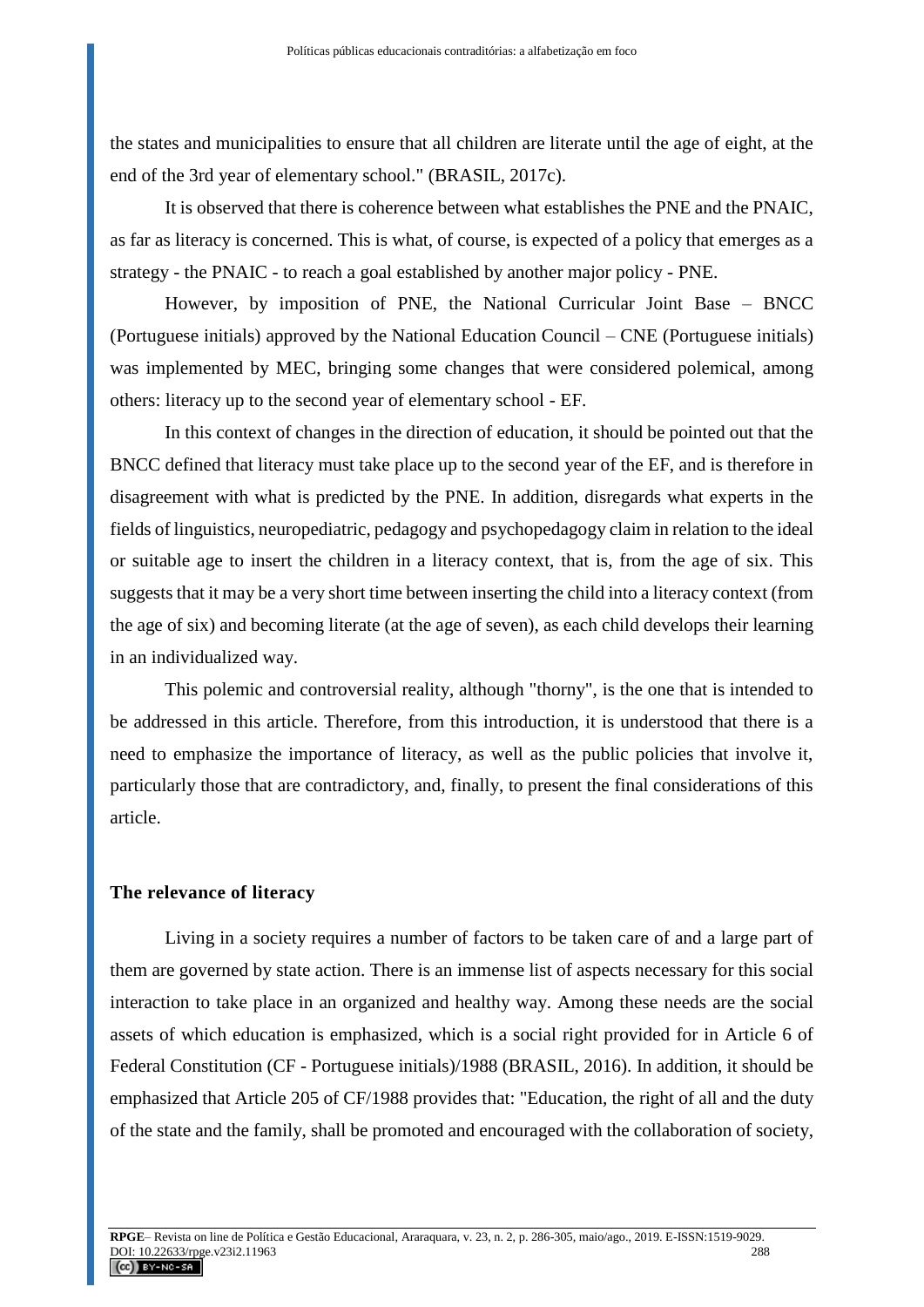aiming at the full development of the person, for the exercise of citizenship and its qualification for work" (Idem, 123).

It is understood that in order to implement what is established in Art. 205 of CF/1988, literacy must be prioritized. It is also necessary to assert that, in order for citizens to obtain basic rights guaranteed by the Constitution - including education - and from it, full development, preparation to exercise citizenship and qualification for work, literacy is an essential and preponderant factor. Therefore, for the country literacy must be treated as one of the most important goals to be achieved.

Given this importance, it is necessary to determine a conceptual parameter for literacy. Therefore, it is worth emphasizing that the concept of literacy is built dynamically over the years, considering different didactics and its different teaching methods and techniques, also heterogeneous, as well as theoretical approaches that are most varied.

According to the National Curricular Parameters - PCNs: Portuguese language,

[...] literacy is not a process based on perceiving and memorizing, and in order to learn to read and write, students must construct a knowledge of a conceptual nature: they must understand not only what writing represents, but also how it graphically represents language (BRASIL, 1997, p.20).<sup>5</sup>

In this conceptual idea of literacy adopted in Brazil, via PCNs, one can verify the constructivist perspective. Conceptual advances or setbacks may vary according to the theoretical tendency, which can influence, positively or negatively, the literacy process.

Thus, twenty years later, the BNCC presents the following concept: "[...] literacy is to work with the student's appropriation of written Brazilian Portuguese spelling, understanding how is made this (long) process of constructing a set of knowledge about the phonological functioning of the language by the student "(BRASIL, 2017a, 88). This conceptualization makes explicit the bias of the defenders of the phonic method, denying constructivism.

For this reason, and because of going beyond the strict spelling and phonological knowledge proposed by BNCC, it is worth mentioning the conceptualization presented by Costa and Putkul (2018, p. 235):

> [...] literacy is the process that enables children, youth and adults to relate to the world also through written texts that convey relationships of interlocution,

<sup>5</sup> [...] a alfabetização não é um processo baseado em perceber e memorizar, e, para aprender a ler e a escrever, o aluno precisa construir um conhecimento de natureza conceitual: ele precisa compreender não só o que a escrita representa, mas também de que forma ela representa graficamente a linguagem. (BRASIL, 1997, p. 20).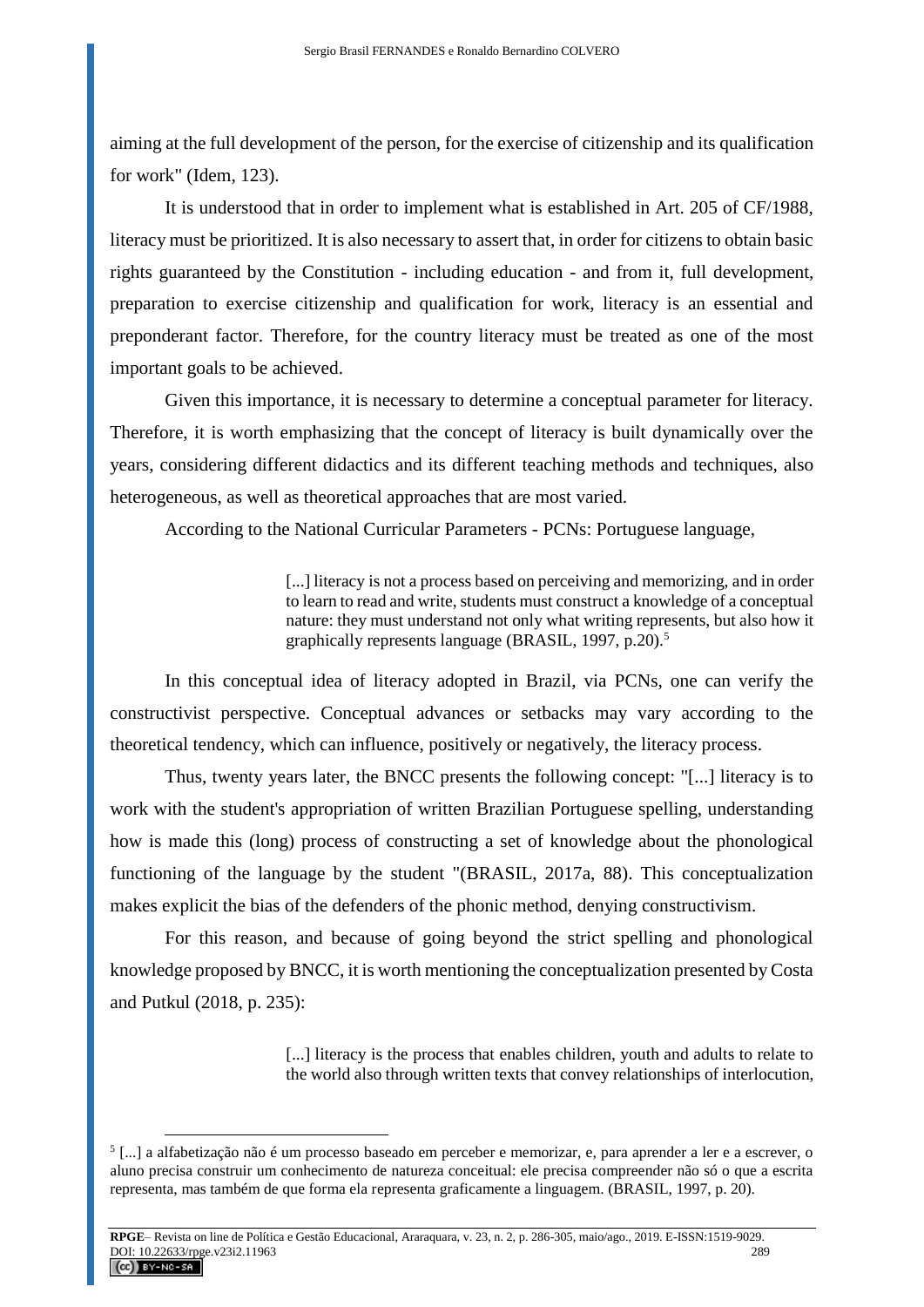that is, they present positions, disagreements, concordances and objections about the more varied themes that populate human relations.<sup>6</sup>

In view of these conceptual ideas, it is proposed that literacy - regardless of the theoretical-methodological perspective - be a transformative process, in the sense of making the human being a reader and a writer, that is, that everyone can read and write, establishing effective communication.

This proposal is anchored in Snow's (2017) experience, which states that there is evidence that global methods - somewhat like Brazilian constructivism - show good results in preschool, while the specific teaching of the relationships between sounds and letters brings best results in the first year. Therefore, the author advocates the union of specialists and that the teaching networks take a conciliatory stance, because the use of language is important throughout schooling, but emphasizes that learning the relationships between sounds and letters may be of primary importance for students in the 1st year of the EF.

So how should literacy take place? It is understood that there can/should be several forms of literacy, emphasizing that all of them must respect the individual time of the child. Snow (2017), in turn, advocates reconciliation among scholars, similar to that promoted in the United States, through the American National Academy of Science, in order to promote a rich language throughout schooling, but to devote a period of teaching, especially in the first year on the relations between sounds and letters. According to the author, this would not do any harm to students, and may be essential for some of them. In short, it would be a mix of constructivism and phonic method, particularly at the beginning of literacy.

From this proposition, we highlight the argument of Soares (2004, p.14):

Dissociating literacy and "letramento" is a misunderstanding because, in the context of current psychological, linguistic and psycholinguistic conceptions of reading and writing, the entry of the child (and also of the illiterate adult) in the world of writing occurs simultaneously through these two processes: conventional writing - literacy - and the development of skills to use this system in reading and writing activities, social practices involving the written language - "letramento". They are not independent, but interdependent and inseparable processes: literacy develops in the context of and through social practices of reading and writing, that is, through "letramento" activities, and this, in turn, can only be develop in the context of and through the learning of

<sup>6</sup> [...] a alfabetização é o processo que possibilita as crianças, jovens e adultos a relacionar-se com o mundo também por meio dos textos escritos que veiculam relações de interlocução, ou seja, apresentam posicionamentos, discordâncias, concordâncias e objeções sobre os mais variados temas que povoam as relações humanas.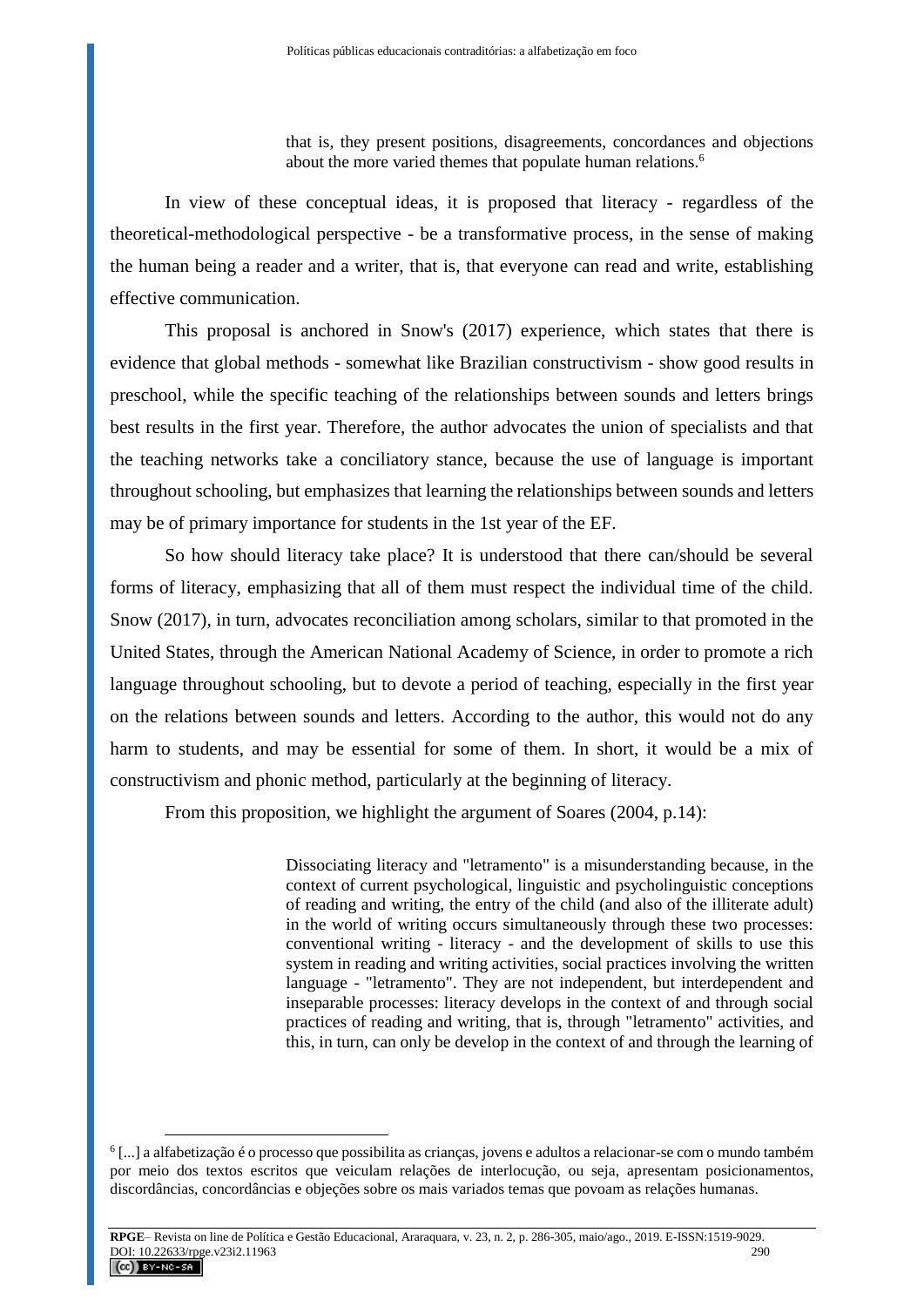phoneme-grapheme relations, that is, in dependence on literacy (Author highlights).<sup>7</sup>

And when should literacy take place? Literacy can occur at various stages of life, including adulthood or old age, for example. As for the reality that is intended as ideal, according to the PNE, the age of 8 years. However, you need to consider that learning can vary from child to child. According to Muniz and Muniz (2016), it is necessary to re-think literacy at the right age, because it is more important to adapt legal provisions and to make the children's literacy process enriching and enjoyable, both for the students as well as the teachers.

From the answers to these questions, it can be seen that "how and especially when they are literate" are neuralgic points of public policies that deal with literacy, because there are contradictions in words and ideas, or "antitheses and paradoxes" as Frangella prefers (2016), which interfere in the pedagogy to be used in the classes of the initial grades, particularly in the first three years of EF. It is these contradictions that need to be addressed and, through appropriate political actions, duly corrected so that there are defined and persistent directions, without constant changes in the paths leading to a certain goal - in this case, PNE goal 5.

#### **Public policies that involve literacy in Brazil**

 $\overline{a}$ 

Literacy remains on the agenda of educational public policies, as a demand of society, because it is a problem that has persisted for decades and, therefore, the policies that involve it should not be discontinued. In spite of this, it can be seen that sometimes the lack of culture to develop policies of state causes governments to ignite the discontinuity of some policies or the substitution by others with the intention of promoting governments, in order to propagate the idea of idealizers of a particular program/plan.

It can be observed that the implementation of educational policies (Table 1), whose target is, directly or indirectly, literacy has been recurrent, particularly in the last three decades.

 $^7$  Dissociar alfabetização e letramento é um equívoco porque, no quadro das atuais concepções psicológicas, linguísticas e psicolinguísticas de leitura e escrita, a entrada da criança (e também do adulto analfabeto) no mundo da escrita ocorre simultaneamente por esses dois processos: pela aquisição do sistema convencional de escrita – *a alfabetização* – e pelo desenvolvimento de habilidades de uso desse sistema em atividades de leitura e escrita, nas práticas sociais que envolvem a língua escrita – *o letramento*. Não são processos independentes, mas interdependentes, e indissociáveis: a alfabetização desenvolve-se *no contexto de* e *por meio de* práticas sociais de leitura e de escrita, isto é, através de atividades de letramento, e este, por sua vez, só se pode desenvolver *no contexto da* e *por meio da* aprendizagem das relações fonema–grafema, isto é, em dependência da alfabetização. (grifos da autora).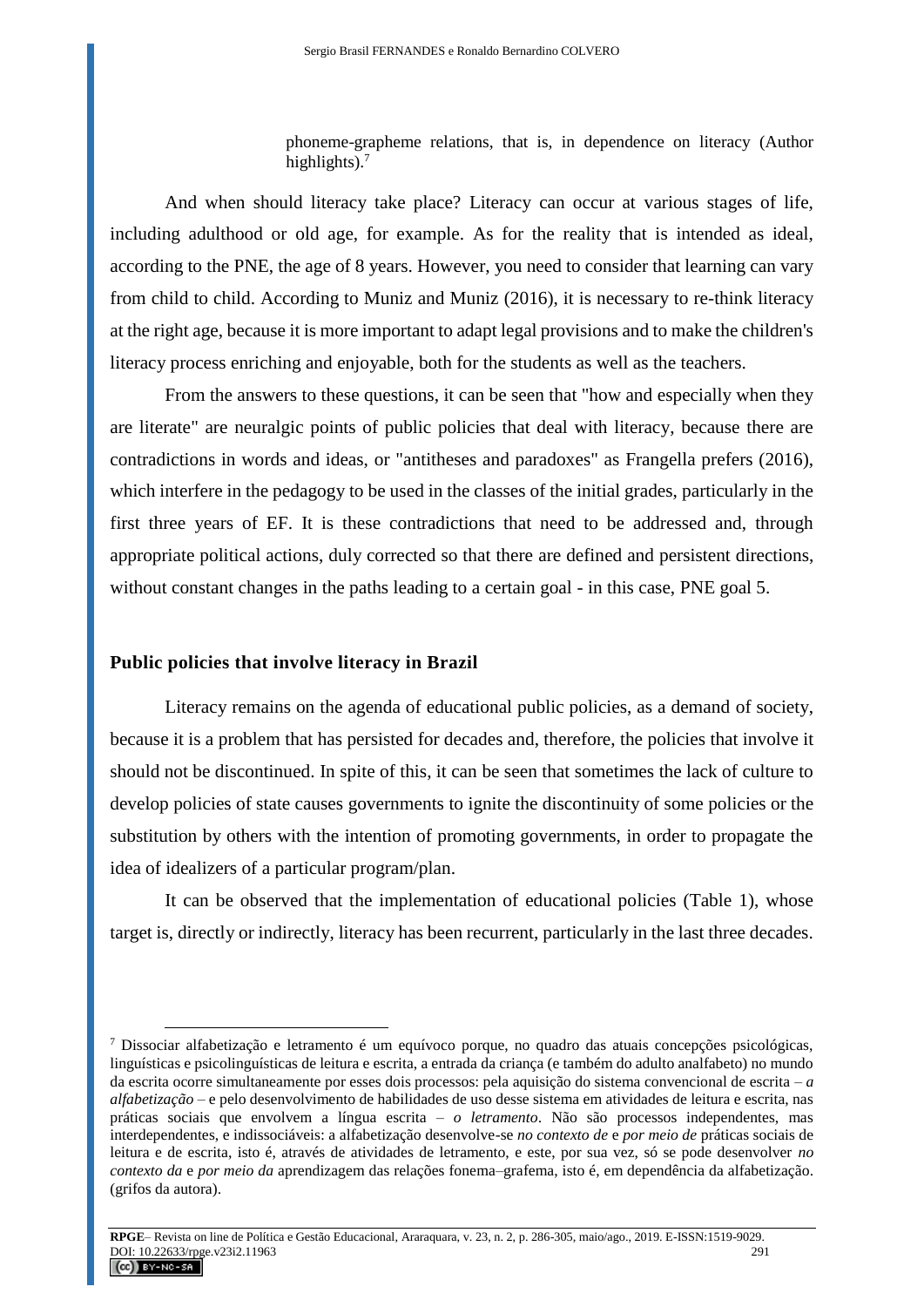However, the effectiveness of these public policies can be questioned, since they have not presented the desired results.

| <b>Legal Norms / Public Policies</b>                                                                                   | Objectives inherent to literacy                                                                                                                                                        |
|------------------------------------------------------------------------------------------------------------------------|----------------------------------------------------------------------------------------------------------------------------------------------------------------------------------------|
| Constitution of the Federative Republic of Brazil                                                                      | - to eradicate illiteracy (Art. 214).                                                                                                                                                  |
| (1988)                                                                                                                 |                                                                                                                                                                                        |
| Law of Guidelines and Bases of National Education –<br>LDB (1996)                                                      |                                                                                                                                                                                        |
| National Curricular Parameters: Portuguese language<br>$(1997 - 2017)$                                                 | - Literacy, considered in its narrow sense of acquiring<br>alphabetic writing, occurs within a broader process of<br>learning the Portuguese Language. (BRASIL, 1997,<br>p.28).        |
| Parameters in Action: Literacy<br>(1999)                                                                               | - continuing education of literacy teachers                                                                                                                                            |
| Document Literacy with texts<br>(1999)                                                                                 | - continuing education of literacy teachers.                                                                                                                                           |
| National Education Pan I (2001-2010)<br>Law nº 10.172, de January 9, 2001.                                             | - literate 10 million young people and adults in five<br>years [by 2006] and, by the end of the decade [2011],<br>to eradicate illiteracy.                                             |
| Literacy Teacher Training Program - PROFA (2001-<br>2003)                                                              | - continuing education of literacy teachers.                                                                                                                                           |
| "Pró-letramento"<br>$(2006 - 2012)$                                                                                    | - continuing education of literacy teachers.                                                                                                                                           |
| <b>Goals Plan Commitment All for Education</b><br>Decree nº 6.094, of April 24, 2007                                   | - children up to and including eight years of age.<br>(Section II, of Article 2).                                                                                                      |
| Education Development Program - PDE<br>(2007)                                                                          | - literate children up to and including eight years of<br>age.                                                                                                                         |
| More Education Program (2007-2016)<br>Ordinance nº 17 of April 24, 2007                                                |                                                                                                                                                                                        |
| National Pact for Literacy in the Right Age - PNAIC<br>$(2012 - 2017)$<br>Ordinance nº 867, of July 4, 2012. (revoked) | - literate children up to the age of eight at the end of<br>the 3rd year of primary education.                                                                                         |
| National Education Plan II - PNE (2014-2024)<br>Law nº 13,005, June 25, 2014                                           | - literate all children by the end of the 3rd year of<br>primary education.<br>- eradicate illiteracy by the end of 2024.                                                              |
| New More Education Program (2016-current)<br>Ordinance nº 1,144, of October 10, 2016                                   | - contribute to the literacy of children through specific<br>pedagogical accompaniment.                                                                                                |
| National Pact for Literacy in the Right Age -                                                                          | - ensure that all students of public education systems                                                                                                                                 |
| PNAIC (2017-current)                                                                                                   | are literate in Portuguese and Mathematics until the                                                                                                                                   |
| Ordinance nº 826, of July 7, 2017                                                                                      | end of the 3rd year of primary education (Art. 5).                                                                                                                                     |
| <b>National Curricular Common Base - BNCC</b>                                                                          | - literacy should be the focus of pedagogical action in                                                                                                                                |
| Resolution CNE/CP nº 2 of December 22, 2017                                                                            | the first two years of primary education.                                                                                                                                              |
| <b>More Literacy Program</b><br>Ordinance nº 142, of February 22, 2018                                                 | - contribute to literacy (reading,<br>writing<br>and<br>mathematics) of students who are regularly enrolled<br>in the first year and in the second year of elementary<br>school $[]$ . |

|  | Table 1 - Correlation between legal norms and goals inherent to literacy |  |  |  |  |
|--|--------------------------------------------------------------------------|--|--|--|--|
|--|--------------------------------------------------------------------------|--|--|--|--|

Fonte: authors

In this broad context of legislation, in order to maintain the main focus of this article, namely children's literacy, there is a discrepancy between what is prescribed in PNE goal 5 and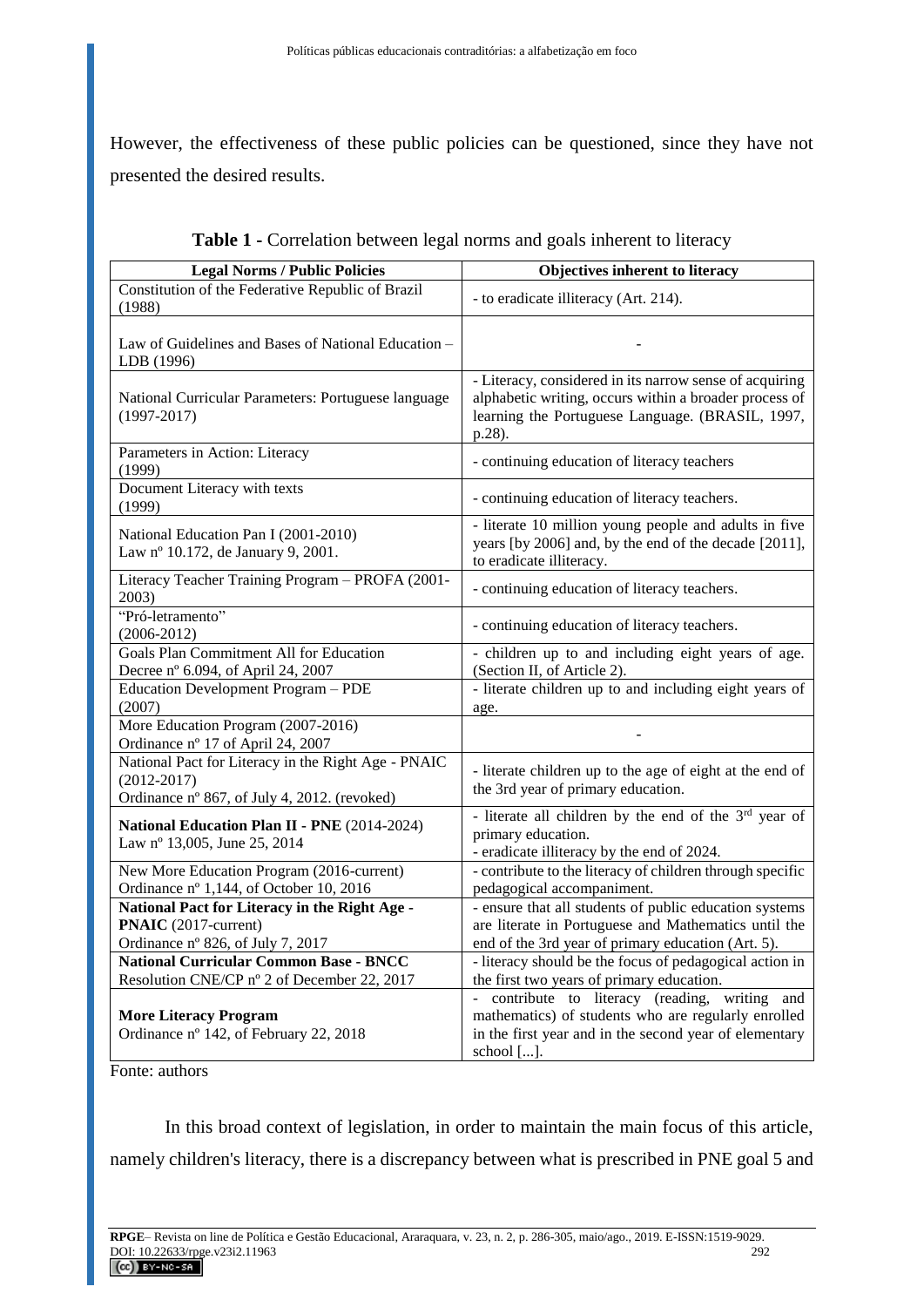what is established by BNCC specifically on the stage at which this process should be built and consolidated. Therefore, it emphasizes the analysis of these two public policies, as well as the PNAIC contributory strategy to achieve the goal 5 PNE and More Program Literacy resulting from BNCC.

## **Literacy: PNE** *versus* **BNCC**

 $\overline{a}$ 

First of all, it is worth noting that the PNE establishes, in its Art. 2, as the first directive, the eradication of illiteracy and this inevitably goes through literacy. Thus, from this guideline, among other goals, the goal 5 of the PNE was designed, with the aim at children's literacy up to the end of the 3rd year of the EF.

In addition, the PNE points out, through strategy 7.1, the need to:

[...] establish and implement, through interpersonal agreement, pedagogical guidelines for basic education and the common national basis of curricula, with the rights and objectives of learning and development of the students for each elementary and high school year, respecting regional, state and local diversity; (BRASIL, 2014, p. 4).<sup>8</sup>

In order to implement this strategy, MEC formulated a proposal of a new BNCC that was approved by CNE, whose definition establishes that:

> The National Curricular National Base (BNCC) is a normative document that defines the organic and progressive set of essential learning that all students must develop throughout the stages and modalities of Basic Education, so they have their learning and development rights assured, in accordance with what the National Education Plan (PNE) prescribes. (BRASIL, 2017a, p. 7).<sup>9</sup>

In this transcribed definition, a contradiction is made explicit, which is: "... according to what the National Education Plan (PNE) prescribes", because this is not the case with regard to literacy. While the PNE states that children's literacy must occur by the end of the third (3rd) year of elementary education, BNCC determines that:

<sup>8</sup> [...] estabelecer e implantar, mediante pactuação interfederativa, diretrizes pedagógicas para a educação básica e a base nacional comum dos currículos, com direitos e objetivos de aprendizagem e desenvolvimento dos (as) alunos (as) para cada ano do ensino fundamental e médio, respeitada a diversidade regional, estadual e local; (BRASIL, 2014, p. 4).

<sup>9</sup> A Base Nacional Comum Curricular (BNCC) é um documento de caráter normativo que define o conjunto orgânico e progressivo de **aprendizagens essenciais** que todos os alunos devem desenvolver ao longo das etapas e modalidades da Educação Básica, de modo a que tenham assegurados seus direitos de aprendizagem e desenvolvimento, em conformidade com o que preceitua o Plano Nacional de Educação (PNE). (BRASIL, 2017a, p. 7, grifo no original).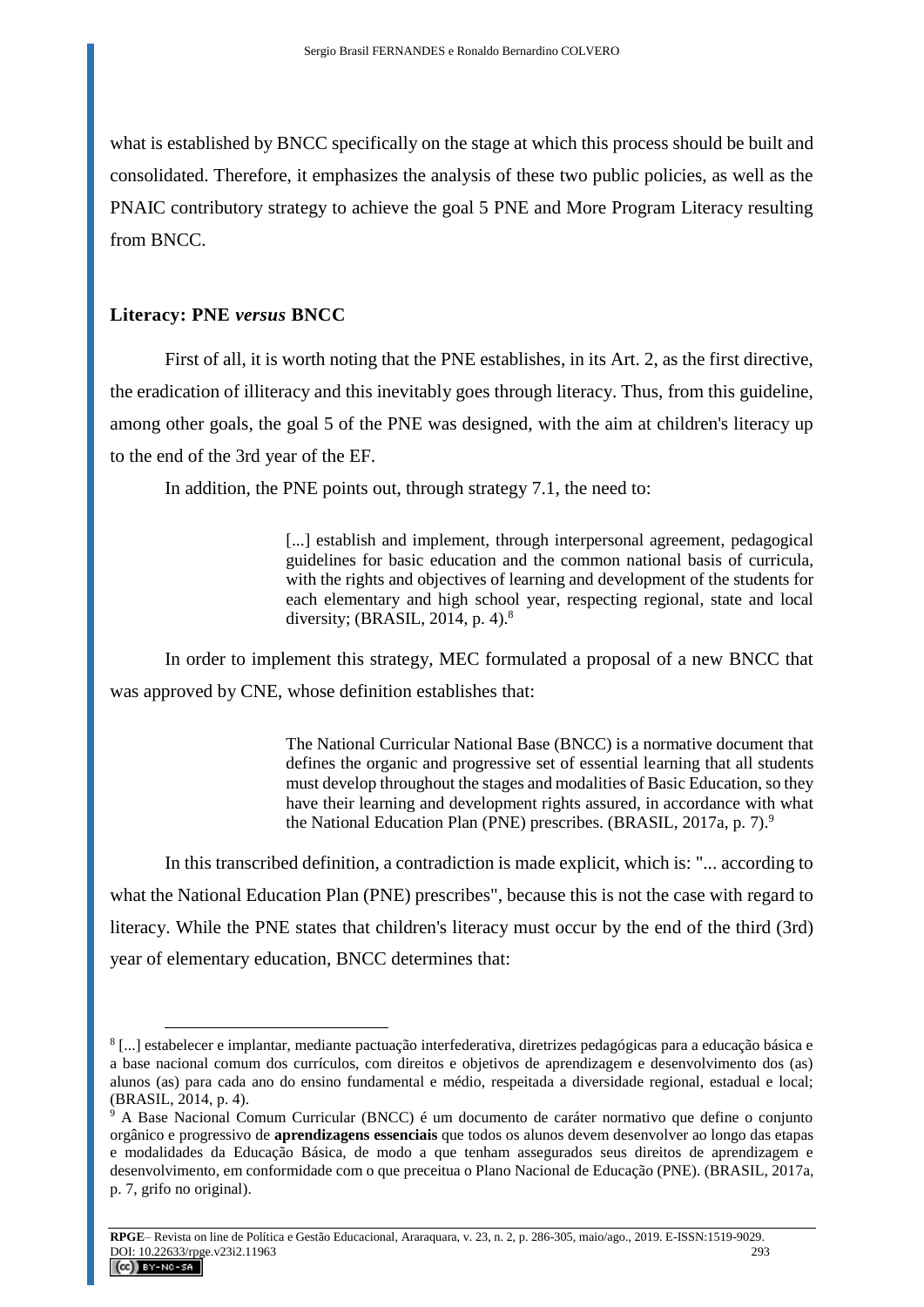**In the first two years of Elementary Education, pedagogical action should focus on literacy** in order to ensure ample opportunities for students to appropriate the alphabetic writing system in an articulated manner to the development of other reading and writing skills and their involvement in diversified literacy practices (BRASIL, 2017, p. 57, authors highlights). [...]

In Elementary School - Early Years, the curricular components theme various practices, especially considering those related to traditional and contemporary children's cultures. **In this set of practices, in the first two years of this segment, the literacy process should be the focus of pedagogical action**  (BRASIL, 2017, p. 61, authors highlights). [...]

Although, since birth and in early childhood education, the child is surrounded and participates in different literate practices, **it is in the initial years (1st and 2nd years) of Elementary School** that it is expected that it will be literate. This means that **literacy should be the focus of pedagogical action.** (BRASIL, 2017a, p. 87, authors highlights). $^{10}$ 

There is an express order reiterated in the text of the BNCC, emphasizing that children with six years (1st year of EF) and 7 years old (2nd year of EF) will be targets of pedagogical actions focused, primarily, on literacy. This means that, in addition to contradicting what is established by the PNE, the BNCC disregard expert opinions. A group of scientists from the fields of linguistics, neurosciences, psycholinguistics and psychology sent a note analyzing the BNCC, strongly criticizing the literacy proposal (INSTITUTO ALFAEBETO, 2017). It is worth mentioning that "[...] the group is made up of people with publications in international scientific journals of high prestige, some of them also having enormous practical experience in the field" (OLIVEIRA, 2017) which guarantee their credibility to expose the deficiencies of BNCC.

The point is that setting a minimum age for children's literacy without providing the basic conditions for learning to take place is "more of the same." To dictate that literacy be given until the 1st, 2nd or 3rd year does not solve the problem, it only puts pressure on those

[...]

<sup>10</sup> **Nos dois primeiros anos do Ensino Fundamental, a ação pedagógica deve ter como foco a alfabetização,** a fim de garantir amplas oportunidades para que os alunos se apropriem do sistema de escrita alfabética de modo articulado ao desenvolvimento de outras habilidades de leitura e de escrita e ao seu envolvimento em práticas diversificadas de letramentos. (BRASIL, 2017, p. 57, grifo nosso).

No Ensino Fundamental – Anos Iniciais, os componentes curriculares tematizam diversas práticas, considerando especialmente aquelas relativas às culturas infantis tradicionais e contemporâneas. Nesse conjunto de **práticas, nos dois primeiros anos desse segmento, o processo de alfabetização deve ser o foco da ação pedagógica**. (BRASIL, 2017, p. 61, grifo nosso).

<sup>[...]</sup>

Embora, desde que nasce e na Educação Infantil, a criança esteja cercada e participe de diferentes práticas letradas, é **nos anos iniciais (1º e 2º anos) do Ensino Fundamental** que se espera que ela se alfabetize. Isso significa que **a alfabetização deve ser o foco da ação pedagógica.** (BRASIL, 2017a, p. 87, grifo nosso).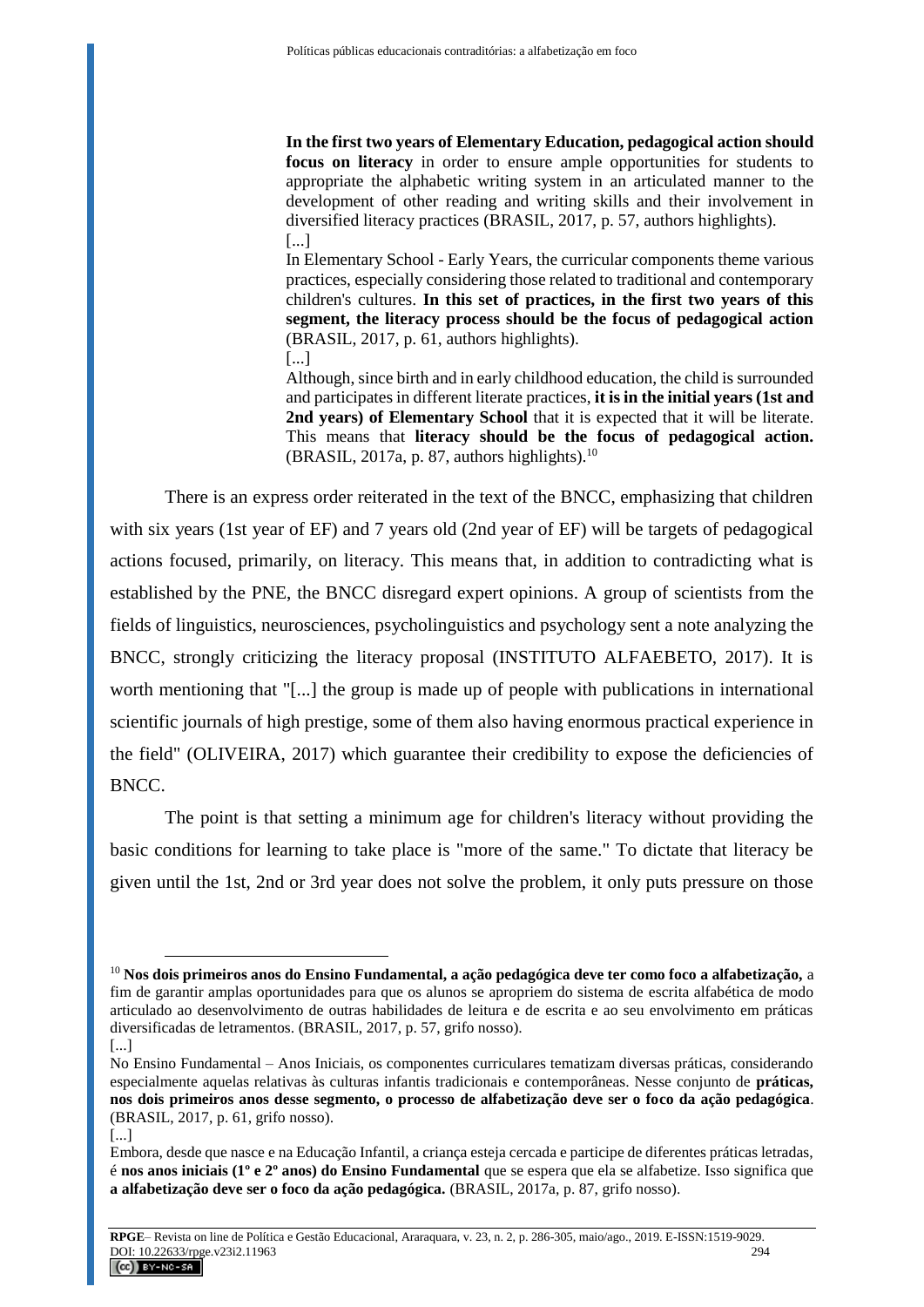involved in this process, particularly children, to reach the goals set and holds teachers accountable when those goals are not met.

Based on a study by Muniz and Muniz (2016), it can be affirmed that educational policies tend to require children's efforts in the pursuit of literacy, but especially to obtain good performance in the external evaluations to which they are submitted (ANA, Provinha Brasil, etc.), in addition to the daily tests of the school itself. In the same way, the teachers who are "concerned with the content to be taught often follow the suppression of the playfulness, only" introducing "the subjects to reach the curriculum" (Idem, p. 29).

But why does BNCC contradict PNE and disregard expert opinion? In the search for an adequate answer to this question, it is worth emphasizing the argument of Oliveira (2017) on the obstacles that the country itself creates, hindering the advance in the area of education:

> What prevents Brazil from advancing education? BNCC's referral process clarifies the reasons for this: Brazil wants to be different. In any democratic country with reasonable educational systems, the design of teaching programs follows a ritual. In the country of jabuticabas, we created a ritual of its own, doomed to failure. [...] Public hearings and online consultations do not replace debate and confrontation of ideas - essential in a process of this nature. We could not even do a decent teaching program to say what needs to be taught in schools<sup>11</sup> (In: https://veja.abril.com.br/blog/educacaoo-emevidencia/alfabetizacao-na-bncc-mais-um-retrocesso-na-educacao/).

Thus, the differences between the BNCC and the PNE in relation to literacy can also be considered as some more obstacles erected by Brazil itself, contributing to the stagnation of the country in educational terms.

Following this path of pointing out the difficulties faced by Brazilian education, the implementation of the public policy "More Literacy Program" can help to elucidate some aspects that respond to the proposed questioning, since, like BNCC in relation to PNE, More Literacy also establishes contradictory/disconnected ideas in relation to the PNAIC.

### **More disconnections between literacy public policies**

<sup>&</sup>lt;sup>11</sup> What prevents Brazil from advancing education? BNCC's referral process clarifies the reasons for this: Brazil wants to be different. In any democratic country with reasonable educational systems, the design of teaching programs follows a ritual. In the country of jabuticabas, we created a ritual of its own, doomed to failure. [...] Public hearings and online consultations do not replace debate and confrontation of ideas - essential in a process of this nature. We could not even do a decent teaching program to say what needs to be taught in schools. (In: https://veja.abril.com.br/blog/educacaoo-em-evidencia/alfabetizacao-na-bncc-mais-um-retrocesso-na-educacao/).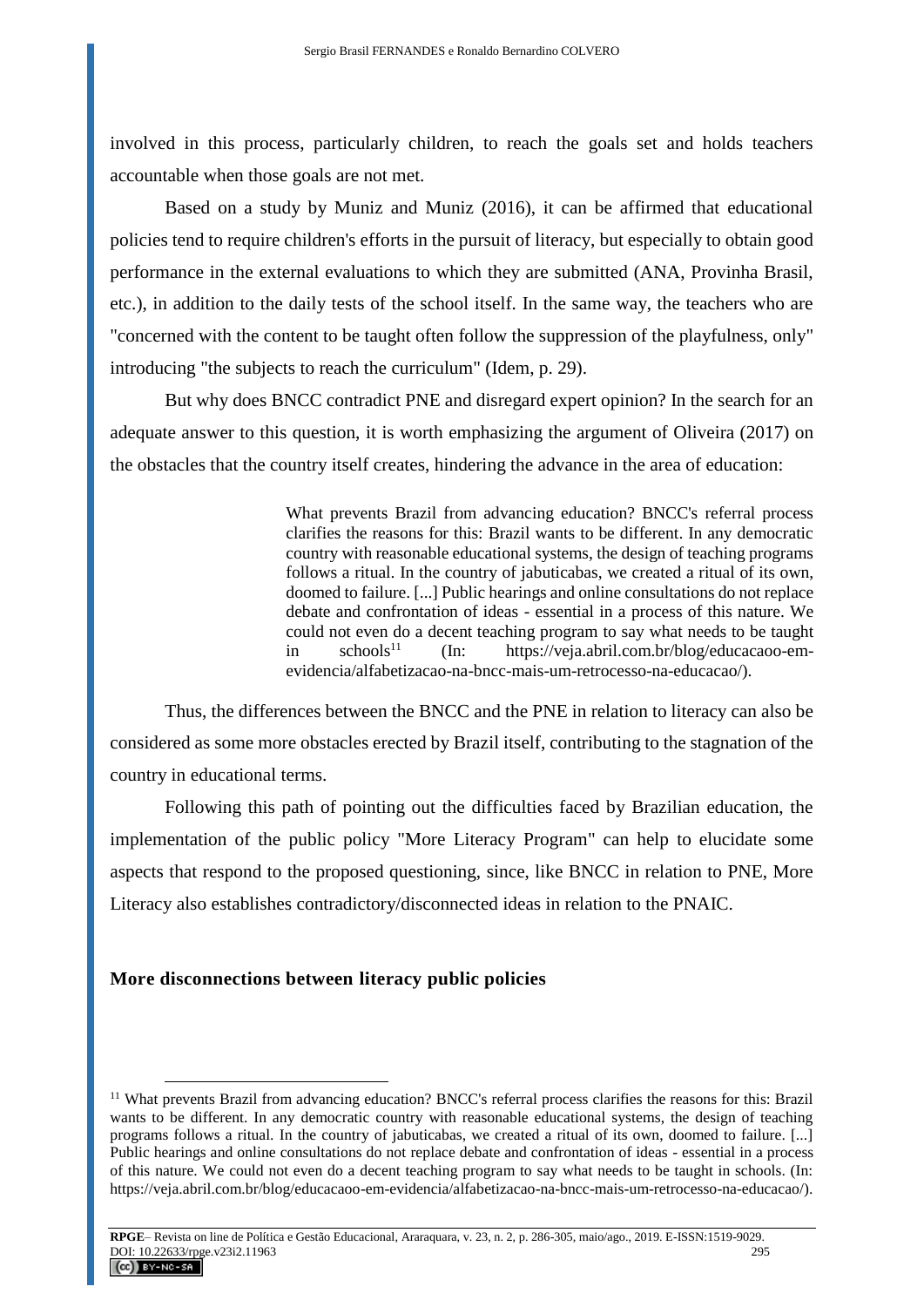The claims for disconnections caused by the approval of BNCC in relation to the PNE are not clear in the text of the Base. However, these motivations became more explicit, beginning in early 2018, with the adoption of another public policy of government, helping to understand some of the reasons for these disconnections.

In pursuit of the affirmation of what was instituted by the BNCC in relation to literacy, here comes the More Literacy Program, a public policy created by the Ministry of Education, through Ordinance nº 142, dated February 22, 2018, whose purpose is set in its Art. First, it is "[...] to strengthen and support the school units in the literacy process, for reading, writing and mathematics, for students in the first and second year of elementary school" (BRASIL, 2018b, p. 54).

The text of the Ordinance reinforces, in several sections, the contradiction between what is predicted by the PNE and the proposal of the BNCC, regarding literacy. The following is highlighted:

> CONSIDERING: [...] That, according to the National Curricular Common Base - BNCC (Resolution CNE/CP nº 2, of December 22, 2017), **in the first two years of elementary education, pedagogical action should focus on literacy**, in order to ensure ample opportunities for students to appropriate the alphabetic writing system in an articulated manner to the development of other reading and writing skills and their involvement in diverse literacy practices [...] (BRASIL, 2018b, p. 54, authors highlights). $^{12}$

If the BNCC is due to enter into force in the year 2020, why does the government create a program (More Literacy) two years before its implementation? The answer to this question may be tied to the elections (2018 is year of election), after all the program "creates" 200,000 jobs which could contribute to the improvement of the image of a government with low popularity rate in an election year.

In addition, this strategy<sup>13</sup> adopted by the MEC presupposes the lack of preparation of the Ministry in relation to its own convictions or confirms the lack of them, since it establishes execution actions that are doomed to failure: "Art. 4º [...] § 1º Technical support will be given through training processes, from the assistance of the literacy assistant to the activities established and planned by the literacy teacher [...]" (BRASIL, 2018b, p. 54). After all, there

<sup>&</sup>lt;sup>12</sup> CONSIDERANDO: [...] Que, conforme a Base Nacional Comum Curricular – BNCC (Resolução CNE/CP n<sup>o</sup> 2, de 22 de dezembro de 2017), **nos dois primeiros anos do ensino fundamental, a ação pedagógica deve ter como foco a alfabetização,** a fim de garantir amplas oportunidades, para que os alunos se apropriem do sistema de escrita alfabética, de modo articulado ao desenvolvimento de outras habilidades de leitura e de escrita e ao seu envolvimento em práticas diversificadas de letramentos [...] (BRASIL, 2018b, p. 54, grifo nosso).

<sup>&</sup>lt;sup>13</sup> Strategy is the term used by the MEC to designate the More Literacy Program.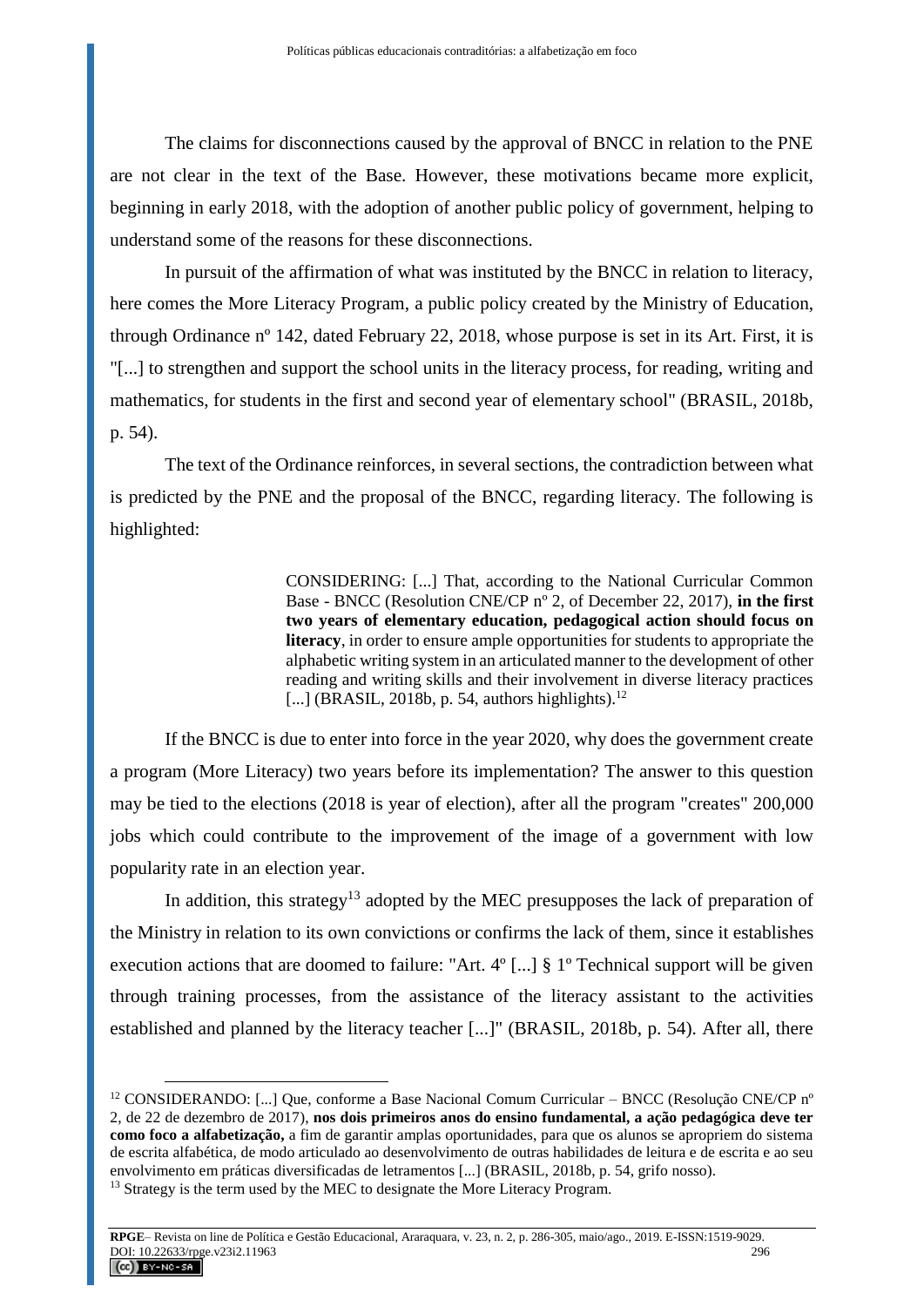was no adequate time for teachers to revise their pedagogical actions for possible adaptation to the new BNCC, which in itself makes it impossible for a concrete pedagogical action on the part of the assistants, which should be guided by the literacy teachers.

Exposed these aspects of the More Literacy Program, it is important to consider that the PNAIC - remodeled by MEC, through Ordinance nº 826, of July 7, 2017 - presents as one of its objectives the guarantee that all students are literate until the 3rd year of elementary school, that is, another contradiction, which again demonstrates the lack of a logical criterion of the MEC to follow the course defined in the PNE.

This lack of criteria in the elaboration of public policies aimed at literacy is such that the PNAIC and the More Literacy, despite the contradictions evidenced, will be part, both, of the National Literacy Policy: "Art. 9 The More Literacy Program, as well as the National Pact for Literacy in the Right Age - PNAIC, regulation within the scope of Ordinance MEC nº 826, of July 7, 2017, will be part of the National Literacy Policy "(BRASIL, 2018b, p. 55).

Therefore, it would not be too much to infer that the More Literacy is a purely political action, in year of election, aiming to bring spotlight to one of the practices of government. This inference can be validated by reading the excerpt transcribed from the Term of Commitment (among governments) of Administrative Rule MEC 142/2018 (More Literacy Program), with an explicitly marketable bias.

> This [state, district or municipal] Government undertakes to establish literacy as a priority for management and **to publicize the resources of the Program as a source of the Federal Government in all its communications, also committing itself to disseminate the Ministry of Education and the Federal Government mark** (BRASIL, 2018b, p. 55, authors highlight).<sup>14</sup>

It is verified that this public policy does not take into account what PNE provides (that students must be literate at the end of the 3rd year of the EF), even though it claims that the program arises from the use of the results obtained in the ANA.

> The More Literacy Program emerged as a strategy of the Ministry of Education in light of the results of the National Literacy Assessment - ANA, of the Education Evaluation System - SAEB, created to evaluate the level of literacy of students at the end of the 3rd year of elementary education, pointed

<sup>14</sup> Este Governo [estadual, distrital ou municipal] se compromete a estabelecer a alfabetização como prioridade para a gestão e a **dar publicidade aos recursos do Programa como procedência do Governo Federal em todas as suas comunicações, comprometendo-se também a divulgar a marca do Ministério da Educação e do Governo Federal**. (BRASIL, 2018b, p. 55, grifo nosso).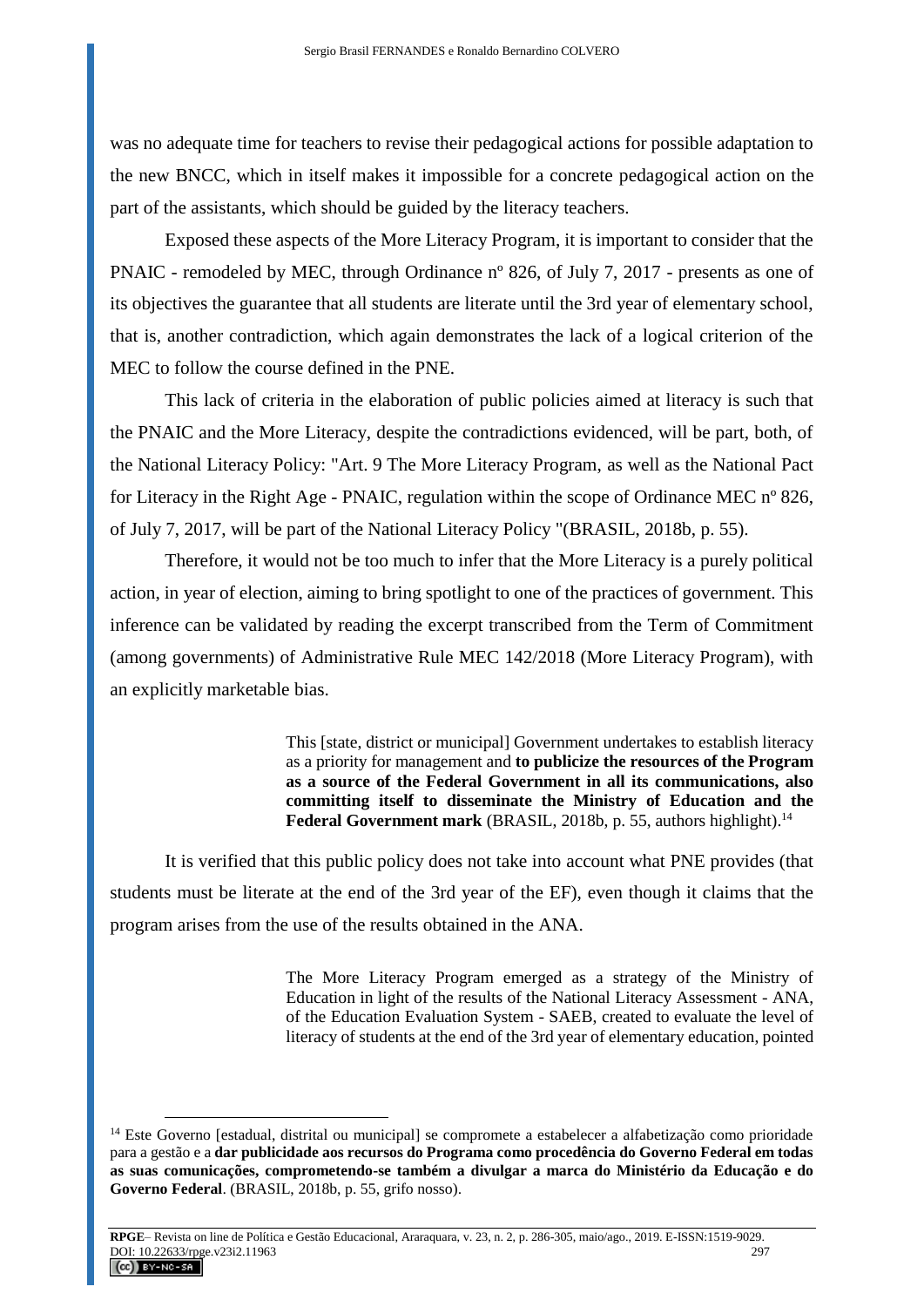out a significant amount of children in the insufficient levels of literacy (reading, writing and mathematics). (BRASIL, 2018c, p. 3-4).<sup>15</sup>

The significant amount of children in the insufficient levels of literacy (considering reading and writing) verified in the ANA, proves the lack of effectiveness of the policies, which is due, for the most part, to failures in implementation and/or execution.

Regarding reading (Table 2), the indexes obtained are alarming, because more than half of the children at the end of the 3rd year of elementary school have not yet learned to read.

| <b>Level</b>                                  | <b>Description</b>                                                                                                                                                                                                                                                                                                                                                                                                                                                                                                                                                                                                                                                                                                                                                                                                                                                                                                                                                                 | <b>ANA</b><br>students % |
|-----------------------------------------------|------------------------------------------------------------------------------------------------------------------------------------------------------------------------------------------------------------------------------------------------------------------------------------------------------------------------------------------------------------------------------------------------------------------------------------------------------------------------------------------------------------------------------------------------------------------------------------------------------------------------------------------------------------------------------------------------------------------------------------------------------------------------------------------------------------------------------------------------------------------------------------------------------------------------------------------------------------------------------------|--------------------------|
| Level 1<br>$<$ 425 points                     | At this level, students are likely to:<br>- Read words with canonical syllabic structure, not canonical, although they<br>alternate canonical and noncanonical syllables.                                                                                                                                                                                                                                                                                                                                                                                                                                                                                                                                                                                                                                                                                                                                                                                                          | 22%                      |
| Level 2<br>$>$ or = 425 and<br>$<$ 525 points | In addition to the skills described in the previous level, students are likely to:<br>- Find explicit information in short texts, such as joke, speech, poem, comic,<br>fragments of narratives and scientific curiosity, and in larger texts, when the<br>information is located in the first line of the text.<br>- Recognize the purpose of text as invitation, advertising campaign,<br>infographic, recipe, ticket, advertisement, with or without image support.<br>- Identify subject in texts such as advertising campaign, scientific or historical<br>curiosity, fragment of reportage and poem whose subject is in the title or the<br>first line.<br>- Infer relationship of cause and consequence in comic strip.                                                                                                                                                                                                                                                     | 33%                      |
| level 3<br>$>$ or = 525 and<br>$< 625$ points | In addition to the skills described in previous levels, students are likely to:<br>- Find explicit information in texts of greater extension as a fragment of<br>children's literature, scientific curiosity, synopsis, legend, folk song and poem,<br>when the information is located in the middle or at the end of the text.<br>- Identify the referent of a personal pronoun of the straight case in texts such as<br>comic strip and narrative poem.<br>- Infer relationship of cause and consequence in verbal texts such as joke, fable,<br>fragments of texts of children's literature and text of scientific curiosity, based<br>on textual progression; information in texts such as comic strip, joke, poem and<br>"cordel"; subject in texts of scientific divulgation and fragment of children's<br>literature; and sense of expression of everyday use in texts such as narrative<br>poem, fragments of children's literature, scientific curiosity and comic strip. | 32%                      |
| Level 4<br>$>$ or = 625 points                | In addition to the skills described in previous levels, students are likely to:<br>- Identify the referent of: possessive pronoun in poem and folk song; adverb<br>of place in reportage; demonstrative pronoun in fragment of text of scientific<br>divulgation for the infantile public; indefinite pronoun in fragment of infantile<br>narrative; and oblique personal pronoun in fragment of infantile narrative.<br>- Identify time relationship between actions in fable and the interlocutors of a<br>dialogue in a fictional interview.<br>- Inferring unusual sense of expression in child narrative text fragment.                                                                                                                                                                                                                                                                                                                                                       | 13%                      |
| 100%<br><b>Total</b>                          |                                                                                                                                                                                                                                                                                                                                                                                                                                                                                                                                                                                                                                                                                                                                                                                                                                                                                                                                                                                    |                          |

**Table 2 -** Pedagogical interpretation of ANA reading scale

Source: BRASIL (2018a)

 $\overline{a}$ 

<sup>15</sup> O Programa Mais Alfabetização surgiu como estratégia do Ministério da Educação diante dos resultados da Avaliação Nacional da Alfabetização - ANA, do Sistema de Avaliação da Educação - SAEB, criada com o intuito de avaliar o nível de alfabetização dos estudantes ao final do 3º ano do ensino fundamental, apontou uma quantidade significativa de crianças nos níveis insuficientes de alfabetização (leitura, escrita e matemática). (BRASIL, 2018c, p. 3-4).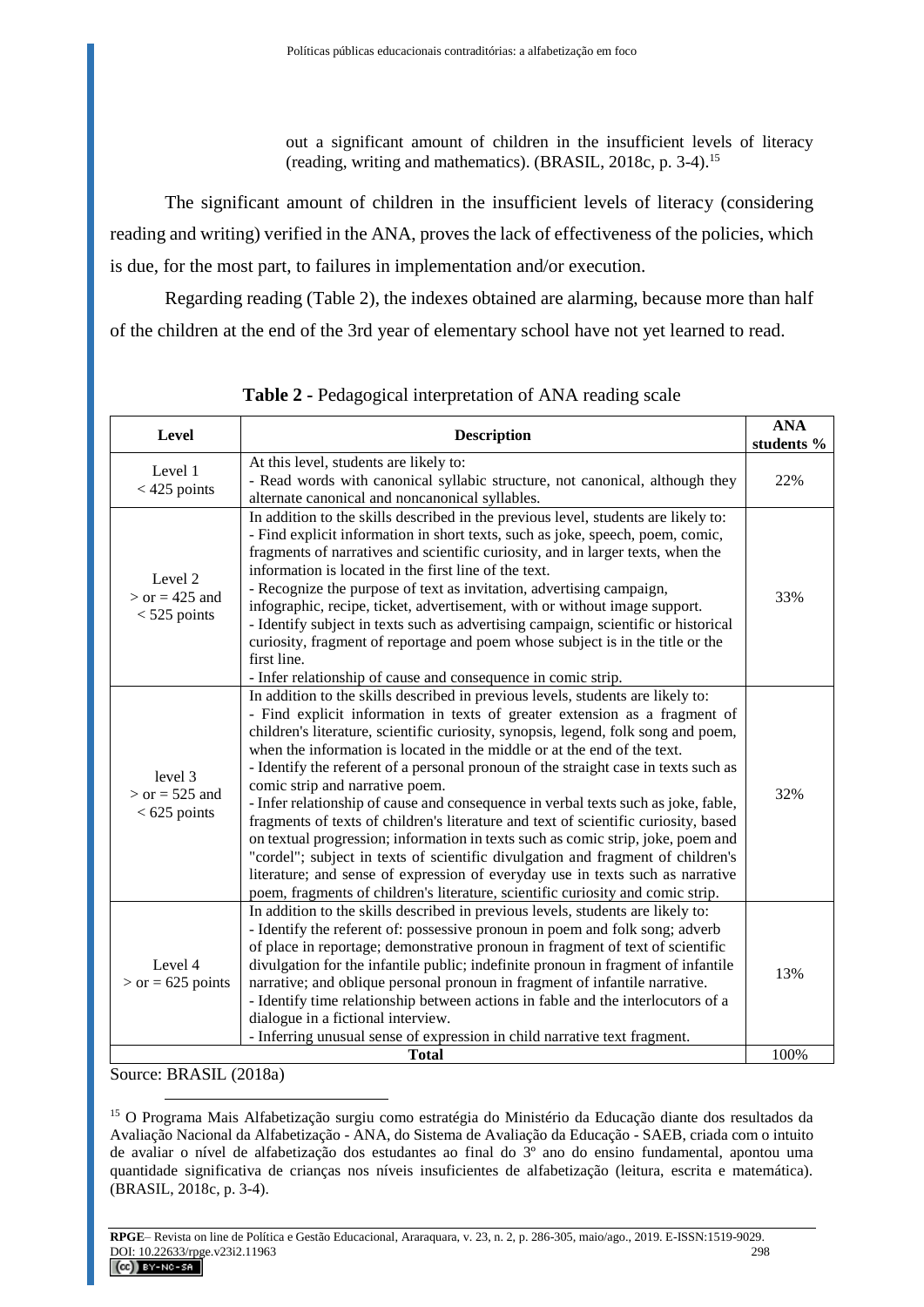The data show that 55% of students in the 3rd year of EF are at levels 1 (22%) and 2 (33%), and are considered unfit for reading. These students are unable to identify the purpose of a text and cannot locate explicit information that is not in the first line of the text. That is, more than half of the students who did ANA do not read fluently.

Regarding writing, the results of ANA (Table 3) also show worrying indices revealing the lack of teaching-learning effectiveness available to Brazilian children regarding literacy.

| Level                                         | <b>Description</b>                                                                                                                                                                                                                                                                                                                                                                                                                                                                                                                                                                                                                                                                                                                                                                            | <b>ANA</b><br>students % |
|-----------------------------------------------|-----------------------------------------------------------------------------------------------------------------------------------------------------------------------------------------------------------------------------------------------------------------------------------------------------------------------------------------------------------------------------------------------------------------------------------------------------------------------------------------------------------------------------------------------------------------------------------------------------------------------------------------------------------------------------------------------------------------------------------------------------------------------------------------------|--------------------------|
| Level 1<br>$<$ 350 points                     | Regarding word writing, students at this level probably do not write the words<br>or establish some correspondence between the written letters and the sound<br>pattern, but they still do not write words in alphabetical order. In relation to the<br>production of texts, students probably do not write the text or produce<br>illegible texts.                                                                                                                                                                                                                                                                                                                                                                                                                                           | 14%                      |
| Level 2<br>$>$ or = 350 and<br>$<$ 450 points | Regarding word writing, students at this level are likely to alphabetize words<br>with letter changes or omissions, letter order changes, and other misspellings.<br>In relation to the production of texts, students probably do not write or<br>produce illegible texts.                                                                                                                                                                                                                                                                                                                                                                                                                                                                                                                    | 17%                      |
| Level 3<br>$>$ or = 450 and<br>$< 500$ points | Regarding the writing of words, students who are at this level probably write<br>words orthographically with consonant-vowel syllable structure, with some<br>spelling deviations in words with more complex syllabic structures. Regarding<br>the production of texts, they probably write incipiently or inappropriately<br>to what has been proposed, without the parts of the story being told, or<br>produce fragments without connectives and/or lexical substitution and/or<br>punctuation resources to establish articulations between parts of the text. They<br>also present a large amount of spelling mistakes and segmentation throughout<br>the text.                                                                                                                           | 2%                       |
| Level 4<br>$>$ or = 500 and<br>$< 600$ points | In relation to word writing, students at this level probably orthographically<br>write words with different syllabic structures. In relation to the production of<br>texts, they probably attend to the proposal of continuing a narrative, although<br>they may not contemplate all the elements of the narrative and/or parts of the<br>story to be told. They articulate parts of the text with the use of connectives,<br>lexical substitution resources, and other articulators, but still commit deviations<br>that partially compromise the meaning of the narrative, including not using the<br>punctuation or using the signals inappropriately. In addition, the text may have<br>few segmentation deviations and some spelling deviations that do not<br>compromise understanding. | 58%                      |
| Level 5<br>$>$ or = 600 points                | In relation to word writing, students at this level probably orthographically<br>write words with different syllabic structures. In relation to the production of<br>texts, they probably attend to the proposal of continuing a narrative, evidencing<br>an initial situation, central and final, with narrator, space, time and characters.<br>They articulate parts of the text with connectives, lexical substitution resources,<br>and other textual articulators. They target and write words correctly, although<br>the text may have few spelling and punctuation deviations that do not<br>compromise understanding.                                                                                                                                                                 | 8%                       |
|                                               | <b>Total</b>                                                                                                                                                                                                                                                                                                                                                                                                                                                                                                                                                                                                                                                                                                                                                                                  | 100%                     |

**Table 3 -** Pedagogical Interpretation of ANA Writing Scale

Source: BRASIL (2018a, authors highlights).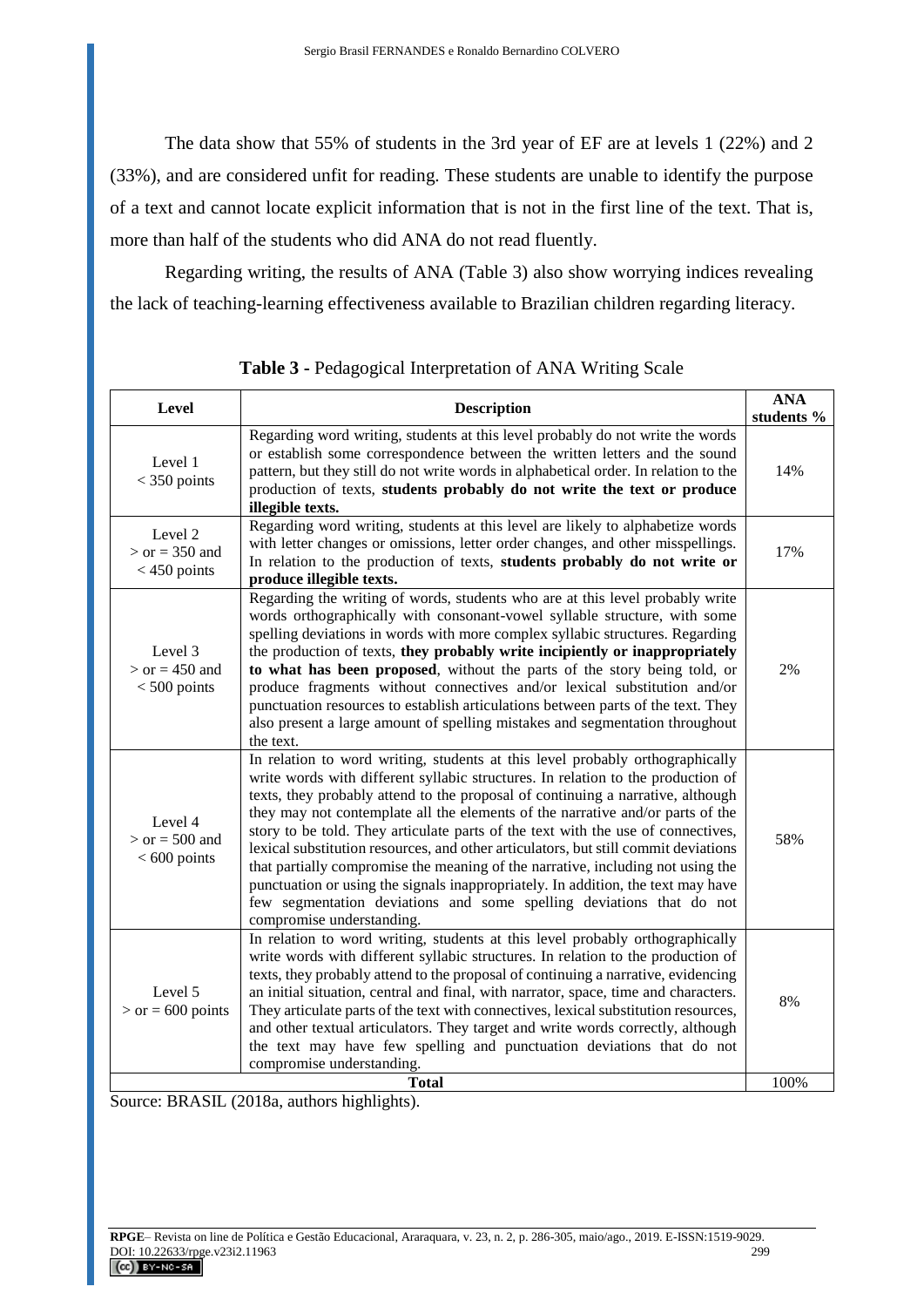The data show that 33% of students in the 3rd year of EF are in levels 1 (14%), 2 (17%) and 3 (2%), and are considered unfit in writing. These students, therefore, do not know how to write with correction, nor are they capable of producing readable texts.

These catastrophic indexes serve as "fertilizer to fertilize 'politicagem'", in so far as it allows for ideas that appear as saviors of Brazilian education. In this context, the Brazilian government, via MEC, created the National Literacy Policy (BRASIL, 2017b), intending to make available an assistant professor for each of the 200,000 classes of the 1st and 2nd year of the EF. Faced with this proposal, the question is: How to hire 200,000 literacy assistants with competence to perform the function? And more: How will this hiring take place, if More Literacy leaves to the states, federal district and municipalities the choice to participate in the program, through the counterpart marketer? These issues expose the fragility of the proposal, reiterating ineffective, dream-like, doomed to failure.

But, faced with this alarming picture, what can be done to improve these rates? Or rather, what can be done to, in fact, literate Brazilian children? Literacy effectively entails moving towards the goal by a path established by well-designed public policies, implemented and implemented in the short, medium and long term independently of the political group who is in power, exercising educational management at the national, state, district or municipal level. This includes defining when and how children should be literate.

### **Legal order: legal security for school administrators and teachers**

 $\overline{a}$ 

Faced with this disconnection provoked by the BNCC in relation to what is established by the PNE, educational managers (in the municipalities), and especially school administrators (managers), and teachers may feel themselves faced with a dilemma: What now? Blindly follow what prescribes the BNCC or work to reach PNE goal 5 within the specified time frame (3rd year of the EF)?

There is a conflict between two legal norms that are hierarchically different, since the PNE is a Law, while the BNCC is a Resolution. The Kelsen<sup>16</sup> Pyramid (Table 4) can help solve this dilemma by presenting a staggering of legal norms.

<sup>&</sup>lt;sup>16</sup> The Kelsen Pyramid is an abstraction that presents the idea of legal order, through the hierarchy of structured legal norms. The most important norm occupies the top of the Pyramid and subordinates the other legal norms of inferior hierarchy.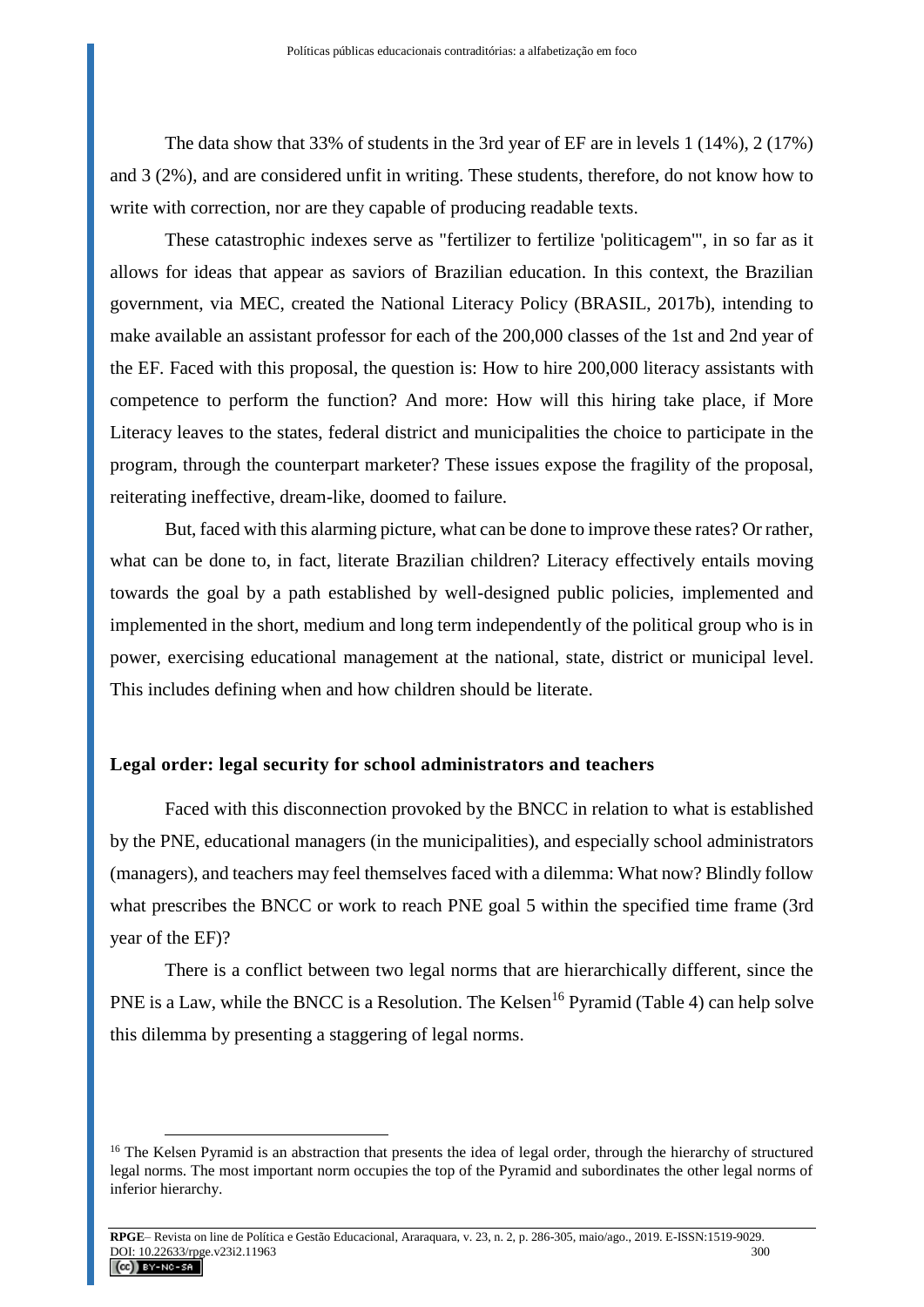| Hierarchy of legal norms related to literacy in          | Hierarchy of legal norms, taking as a parameter       |  |
|----------------------------------------------------------|-------------------------------------------------------|--|
| <b>Brazil</b>                                            | the Kelsen Pyramid (2011)                             |  |
| <b>Constitution</b> of the Federative Republic of Brazil | <b>Constitution</b>                                   |  |
| Promulgated on October 5, 1988                           |                                                       |  |
|                                                          | <b>Constitutional Laws and Amendments</b>             |  |
|                                                          | Delegated laws                                        |  |
| National Education Plan (2014-2024)                      | <b>Ordinary Laws</b>                                  |  |
| Law nº 13,005, dated 06/25/2014.                         |                                                       |  |
|                                                          | Decree-Law                                            |  |
|                                                          | Regulations                                           |  |
|                                                          | Treaties, Agreements, Acts, International Conventions |  |
|                                                          | Analogies                                             |  |
|                                                          | General Principles of Law                             |  |
|                                                          | Customs                                               |  |
|                                                          | Doctrines                                             |  |
|                                                          | Case laws                                             |  |
| National Curricular Common Base                          | Decrees, Provisional Measures, Resolutions            |  |
| Resolution CNE/CP nº 2, of 12/22/2017                    |                                                       |  |
| National Pact for Literacy in the Right Age              | <b>Ordinances, Normative Acts</b>                     |  |
| Ordinance 826/2017-MEC.                                  |                                                       |  |
| More Literacy Program                                    |                                                       |  |
| Ordinance 142/2018-MEC.                                  |                                                       |  |
|                                                          | Contracts in general                                  |  |

### **Table 4 -** Hierarchy of legal rules

Source: Kelsen (2011) – adapted by the authors

The analysis of the legislation, considering the Kelsen Pyramid (2011), makes possible the understanding on which of the norms should be followed, in order to give legal certainty to the directive teams of the schools and the teachers, in the sense of not reproving students that, by chance, did not reach the minimum levels of literacy required by the BNCC at the end of the 2nd EF, adopting what is predicted by the PNE, that is, literacy students at the end of EF's 3rd year.

Thus, it can be said that the BNCC, as far as literacy is concerned, is not valid within the legal system which is covered by the PNE. In this context, it can be inferred that there is an attempt to impose a public policy of government (the BNCC, regarding literacy) on a State public policy (PNE, in relation to goal 5).

## **Final considerations**

From the above, the importance of literacy for the advancement of societies is reaffirmed, even validated by the United Nations - UN, by including the index of illiteracy with one of the aspects to be taken into consideration in order to obtain the Human Development Index.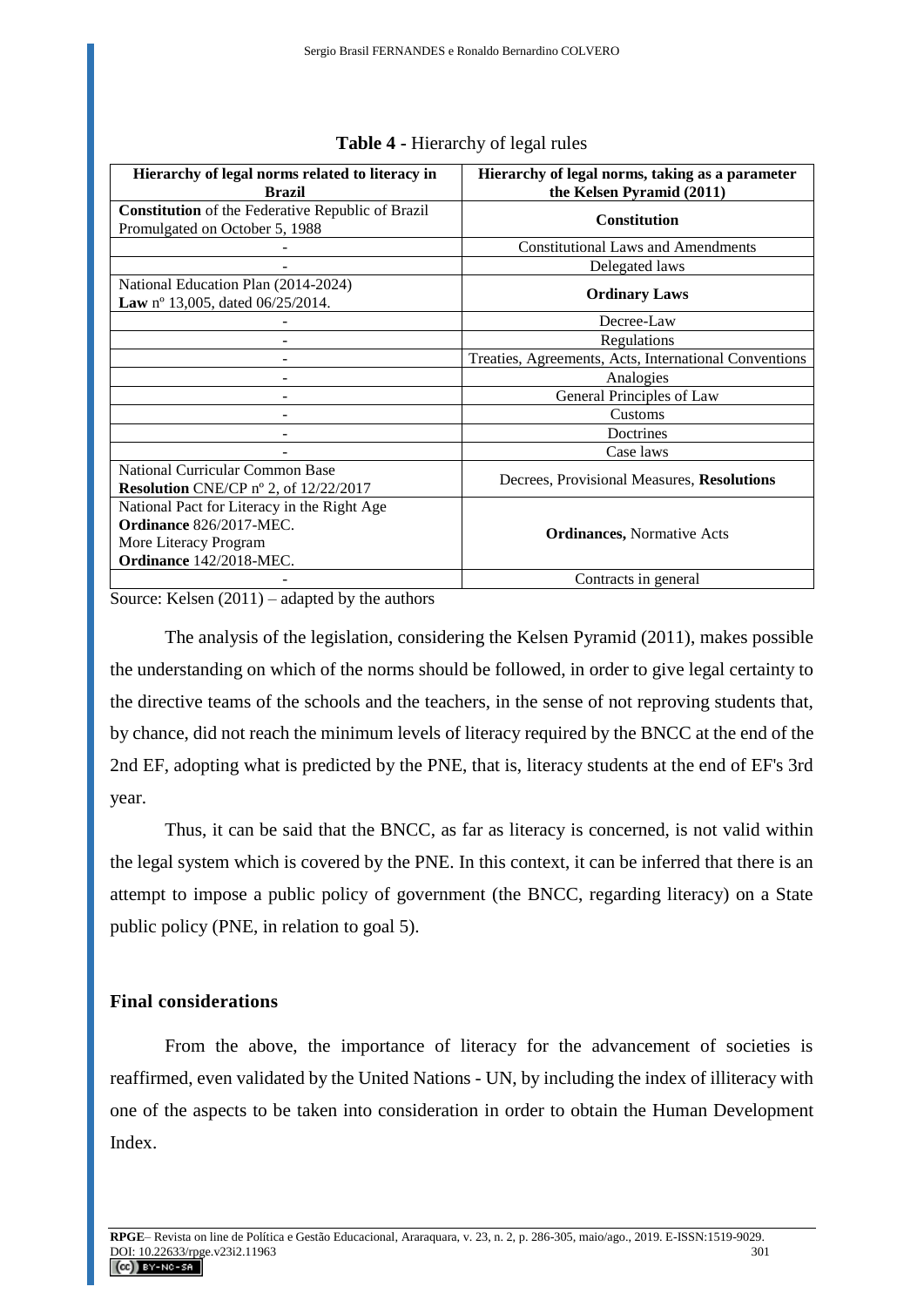Despite this highlighted relevance, in Brazil, literacy remains one of the problems to be solved. However, there is a lack of coordination, or rather, the confrontation of objectives between public policies aimed at this national demand.

This is revealed by comparing what PNE intends to do (alphabetize up to the 3rd year of EF) and proposes it to the BNCC (to be literate until the second year of EF). In July 2017, through the PNAIC, the intention is to teach students up to the 3rd year of EF, but in December 2017, the MEC simply changes its mind and, through the BNCC, intends it up to the 2nd year of EF.

This "pace acceleration" in search of the literacy of even younger children (at seven years and no more than eight, as predicted by the PNE) requires marked changes in the organization of the pedagogical process hitherto developed. Teachers can feel at a crossroads: What is the way forward: to continue to develop play activities that aim to stimulate children to recognize themselves in the world and learn about it, or to propose content learning, aiming at earlier literacy, or try a mix of the two which can result in not achieving either one goal or another?

Therefore, it is inferred that the anticipation intended by the BNCC can have devastating results in the sense of high non-literacy rates at the end of the 2nd year of the EF. On the other hand, anticipation of content education can contribute to achieving PNE's goal 5, after all, it may be two years of pedagogical actions aimed at literacy another year that can be used to attend at least half of the students who, to continue in this rhythm of learning, will not yet be literate. Perhaps this is the implicit intention of the MEC. This response will only be answered with the ANA indexes, starting in 2020, if this evaluation continues to be performed in the 3rd year.

This study also explains that there is a wide range of legislation on literacy, after all there are plans, guidelines and bases, pacts and programs, but despite this, there is little effectiveness. Data from the ANA in 2016 corroborate this finding, after which more than half of the children evaluated cannot read and more than a third of them can not write words alphabetically, producing illegible texts.

This can be a reflect, precisely, of this disconnection between the policies implemented, as well as the constant changes in public policies, particularly those of government. This volatility in relation to political determinations, inadmissible contradictions in a democratic state of law continue to occur without there being a reaction from society in order to avoid time spent with misunderstandings that should not occur, failing to take a definite course with the broad participation of representative bodies in the Brazilian educational context and,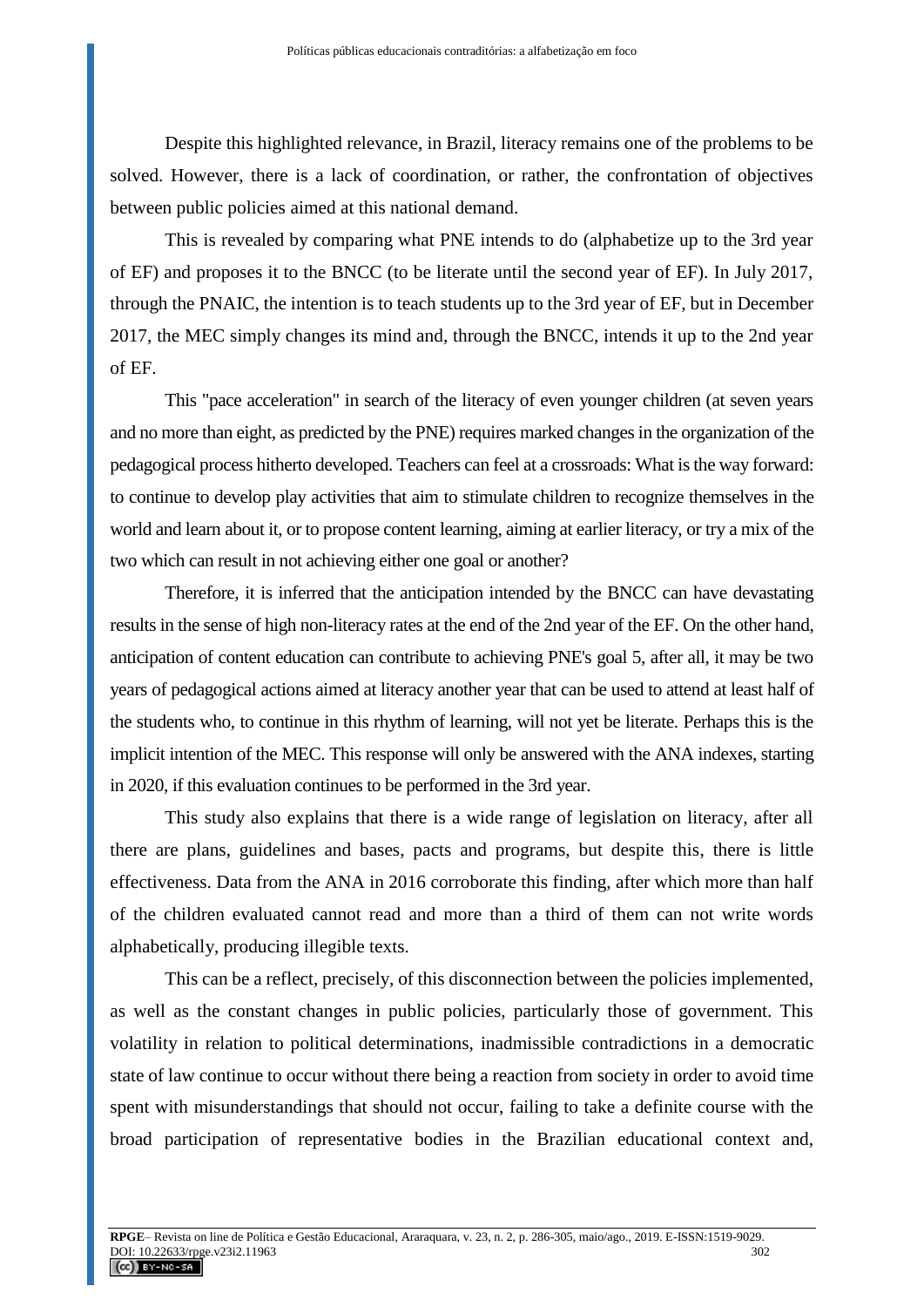consequently, inhibiting and/or hindering the realization of effective works that could contribute to real advances in education.

On this aspect, it is necessary to consider that internalizing the changes, constantly proposed through different policies, in the form of public education offered implies time of adaptation of the population (students and teachers - less, parents - more). The changes from eight to nine years of elementary school<sup>17</sup>, as well as the nomenclature of grades 1 to 8 to grades 1 to 9, for example, have not yet been fully assimilated even after more than a decade.

In this context, it is understood that children's literacy goes much more by the action of teachers, aided by parents, than by the institution of plans, programs and pacts. These policies have proved to be ineffective in that they privilege to place immediate actions on paper. The actions of effective work in schools are the best that can happen with regard to education and, particularly, literacy, that is, the actions of the school community (management teams, teachers, students, parents and mothers, etc.) that can change the current panorama of literacy in Brazil.

Finally, it is inferred from what is exposed in this text that it seems more sensible, reasonable and coherent, to design, to elaborate, to institute plans/programs, in short, public policies that meet the strategies outlined in PNE, without "pushing too hard" to do what should have already been done in terms of education, for example: improving the physical structure of schools and improving teachers' working conditions (career plans, better pay, working hours in one school setting, etc.), among others, than to venture in the creation of new programs, without even carrying out a pilot test to verify its effectiveness, as is the case of More Literacy.

### **REFERENCES**

BRASIL. Constituição 1988. **Constituição da República Federativa do Brasil**: texto constitucional promulgado em 5 de outubro de 1988, com as alterações determinadas pelas Emendas Constitucionais de Revisão nos 1 a 6/94, pelas Emendas Constitucionais nos 1/92 a 91/2016 e pelo Decreto Legislativo no 186/2008. Brasília: Senado Federal, Coordenação de Edições Técnicas, 2016. 496 p.

BRASIL. Lei n. 9.394, de 20 de dezembro de 1996. Estabelece as diretrizes e bases da educação nacional. **Diário Oficial [da] República Federativa do Brasil**, Brasília, v. 134, n. 248, p. 1-9, 23 dez. 1996. Seção 1.

BRASIL. Secretaria de Educação Fundamental. **Parâmetros curriculares nacionais**: língua portuguesa. Brasília: MEC, 1997.

 $17$  Law n° 11.274, of February 6, 2006, provides for the duration of 9 (nine) years for elementary education, with compulsory enrollment from the age of 6 (six).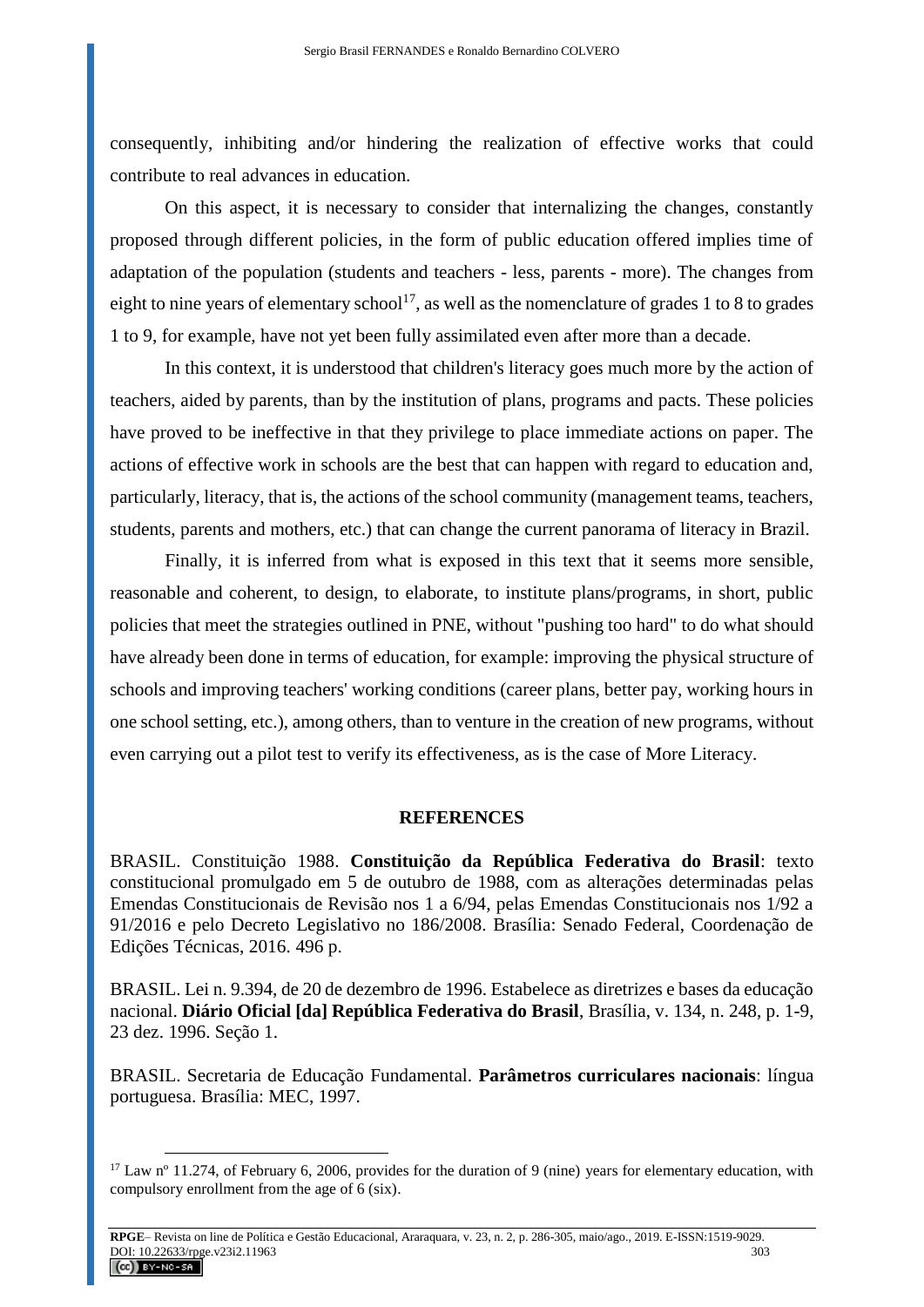BRASIL. Secretaria de Ensino Fundamental. **Programa de desenvolvimento profissional continuado**: alfabetização. Módulo alfabetizar com textos. Brasília: A Secretaria, 1999.

BRASIL. Lei n. 10.172, de 9 de janeiro de 2001. Aprova o Plano Nacional de Educação e dá outras providências. **Diário Oficial [da] República Federativa do Brasil**, Brasília, DF, v. 139, n. 7, p. 1-20, 10 jan. 2001. Seção 1.

BRASIL. Lei n. 11.274, de 6 de fevereiro de 2006. Altera a redação dos arts. 29, 30, 32 e 87 da Lei n. 9.394, de 20 de dezembro de 1996, que estabelece as diretrizes e bases da educação nacional, dispondo sobre a duração de 9 (nove) anos para o ensino fundamental, com matrícula obrigatória a partir dos 6 (seis) anos de idade. **Diário Oficial [da] República Federativa do Brasil**, Brasília, v. 143, n. 27, p. 1-2, 7 fev. 2006. Seção 1.

BRASIL. Ministério da Educação. Portaria n. 867, de 4 de julho de 2012. Institui o Pacto pela Educação na Idade Certa e as ações do Pacto e define suas diretrizes gerais. **Diário Oficial [da] República Federativa do Brasil**, Brasília, DF, v. 149, n. 129, p. 22-23, 5 jul. 2012. Seção 1. Brasília, DF, 2012.

BRASIL. Lei n. 13.005, de 25 de junho de 2014. Aprova o Plano Nacional de Educação – PNE e dá outras providências. **Diário Oficial [da] República Federativa do Brasil**, Brasília, DF, v. 151, n. 120-A, edição extra, p. 1-7, 26 jun. 2014. Seção 1.

BRASIL. Ministério da Educação. **Base Nacional Comum Curricular**. Brasília, DF: MEC, 2017a. Disponível em: http://basenacionalcomum.mec.gov.br/. Acesso em: 25 jul. 2018.

BRASIL. Ministério da Educação. **Política Nacional de Alfabetização**. Brasília, DF: MEC, 2017b. Disponível em: http://portal.mec.gov.br/docman/outubro-2017-pdf/75191-maisalfabetizacao-apresentacao-251017-pdf/file. Acesso em: 23 ago. 2018.

BRASIL. Ministério da Educação. Portaria n. 826, de 7 de julho de 2017. Dispõe sobre o Pacto Nacional pela Alfabetização na Idade Certa – PNAIC, suas ações, diretrizes gerais e a ação de formação no âmbito do Programa Novo Mais Educação – PNME. **Diário Oficial [da] República Federativa do Brasil**, Brasília, DF, v. 154, n. 130, p. 20-23, 10 jul. 2017c. Seção 1.

BRASIL. Instituto Nacional de Estudos e Pesquisas Educacionais Anísio Teixeira. **Relatório do 2º Ciclo de Monitoramento das Metas do Plano Nacional de Educação – 2018**. Brasília, DF: Inep, 2018a.

BRASIL. Ministério da Educação. Portaria n. 142, de 22 de fevereiro de 2018. Institui o Programa Mais Alfabetização. **Diário Oficial [da] República Federativa do Brasil**, Brasília, DF, v. 155, n. 37, p. 54-55, 23 fev. 2018b. Seção 1.

BRASIL. Ministério da Educação. **Programa mais alfabetização**: manual operacional do sistema de orientação pedagógica e monitoramento. Brasília: MEC, 2018c.

COSTA, Dania Monteiro Vieira; POTKUL, Renata Strzepa. Produção de textos no Pacto Nacional pela Alfabetização na Idade Certa. **Revista Brasileira de Alfabetização**, Vitória-ES, v. 1, n. 7, p. 234-253, jan./jun. 2018. Disponível em: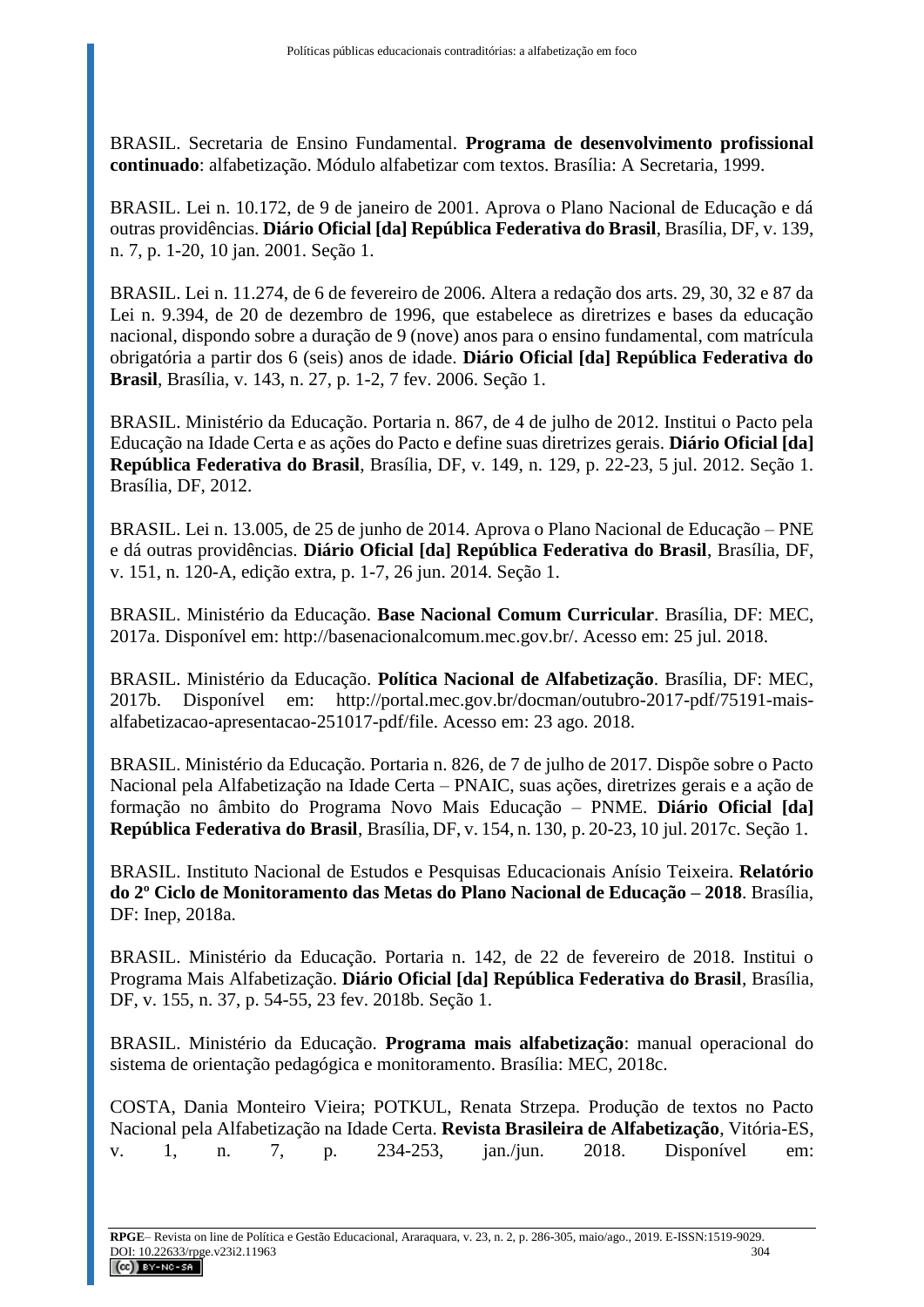http://abalf.org.br/revistaeletronica/index.php/rabalf/article/view/258/197. Acesso em: 18 jul. 2018.

FRANGELLA, Rita de Cássia Prazeres. Entre antíteses e paradoxos: o ciclo de alfabetização nas políticas educacionais. **Teoria e Prática da Educação**, Maringá-PR, v. 19, n. 3, p. 33-45, set./dez. 2016. Disponível em: http://periodicos.uem.br/ojs/index.php/TeorPratEduc/article/view/36619/pdf. Acesso em: 4 jun. 2018.

IBGE – Instituto Brasileiro de Geografia e Estatística. **Pesquisa Nacional por Amostra de Domicílios Contínua – PNAD Contínua**. Educação 2017. IBGE: Rio de Janeiro, 2018. Disponível em: https://biblioteca.ibge.gov.br/visualizacao/livros/liv101576\_informativo.pdf. Acesso em: 2 jun. 2018.

INSTITUTO ALFAEBETO. **Nota sobre a nova proposta de alfabetização apresentada pelo MEC ao CNE**. Versão: 18 de dezembro de 2017. Disponível em: http://arquivos.alfaebeto.org.br/nota-sobre-nova-proposta.pdf. Acesso em 13 ago. 2018.

KELSEN, Hans. Teoria pura do Direito. 7. ed. São Paulo: **Revista dos Tribunais**, 2011.

MUNIZ, Rita de Fátima; MUNIZ, Sheila Maria. (Re)Pensando a alfabetização na idade certa. **Revista Educação & Linguagem**, v. 3, n. 1, p. 24‐31, jun. 2016. Disponível em: http://www.fvj.br/revista/wp-content/uploads/2017/05/3\_EDUC\_20161\_v2.pdf. Acesso em 19 jul. 2018.

OLIVEIRA, João Batista. Alfabetização na BNCC: mais um retrocesso na educação. **Revista Veja**. Publicado em: 14 dez. 2017. Disponível em: [https://veja.abril.com.br/blog/educacao-em](https://veja.abril.com.br/blog/educacao-em-evidencia/alfabetizacao-na-bncc-mais-um-retrocesso-na-educacao/)[evidencia/alfabetizacao-na-bncc-mais-um-retrocesso-na-educacao/.](https://veja.abril.com.br/blog/educacao-em-evidencia/alfabetizacao-na-bncc-mais-um-retrocesso-na-educacao/) Acesso em: 15 ago. 2018.

PEROVANO, Nayara Santos; COSTA, Monique Linciano de Azevedo. Políticas monológicas de formação continuada de professores alfabetizadores. **Revista Brasileira de Alfabetização**, Vitória-ES, v. 1, n. 6, p. 161-175, jul./dez. 2017. Disponível em: http://abalf.org.br/revistaeletronica/index.php/rabalf/article/view/230/179. Acesso em: 15 jul. 2018.

SNOW, Catherine. Quando os especialistas pararem de gritar uns com os outros, o problema da alfabetização estará resolvido. **Nova Escola**. 23 mar. 2017. Disponível em: https://novaescola.org.br/conteudo/4850/alfabetizacao-polemicas-metodo-fonico-idade-certa. Acesso em: 17 jun. 2018.

SOARES, Magda Becker. Letramento e alfabetização: as muitas facetas. **Revista Brasileira de Educação**, São Paulo, n. 25, p. 5-17, jan./abr. 2004. Disponível em: http://www.scielo.br/pdf/rbedu/n25/n25a01.pdf. Acesso em: 18 ago. 2018.

WEBER, Max. **Economia e sociedade**: fundamentos da sociologia compreensiva. Volume 2. Tradução de Regis Barbosa e Karen Elsabe Barbosa; Revisão técnica de Gabriel Cohn. Brasília, DF: Editora Universidade de Brasília: São Paulo: Imprensa Oficial do Estado de São Paulo, 2004.